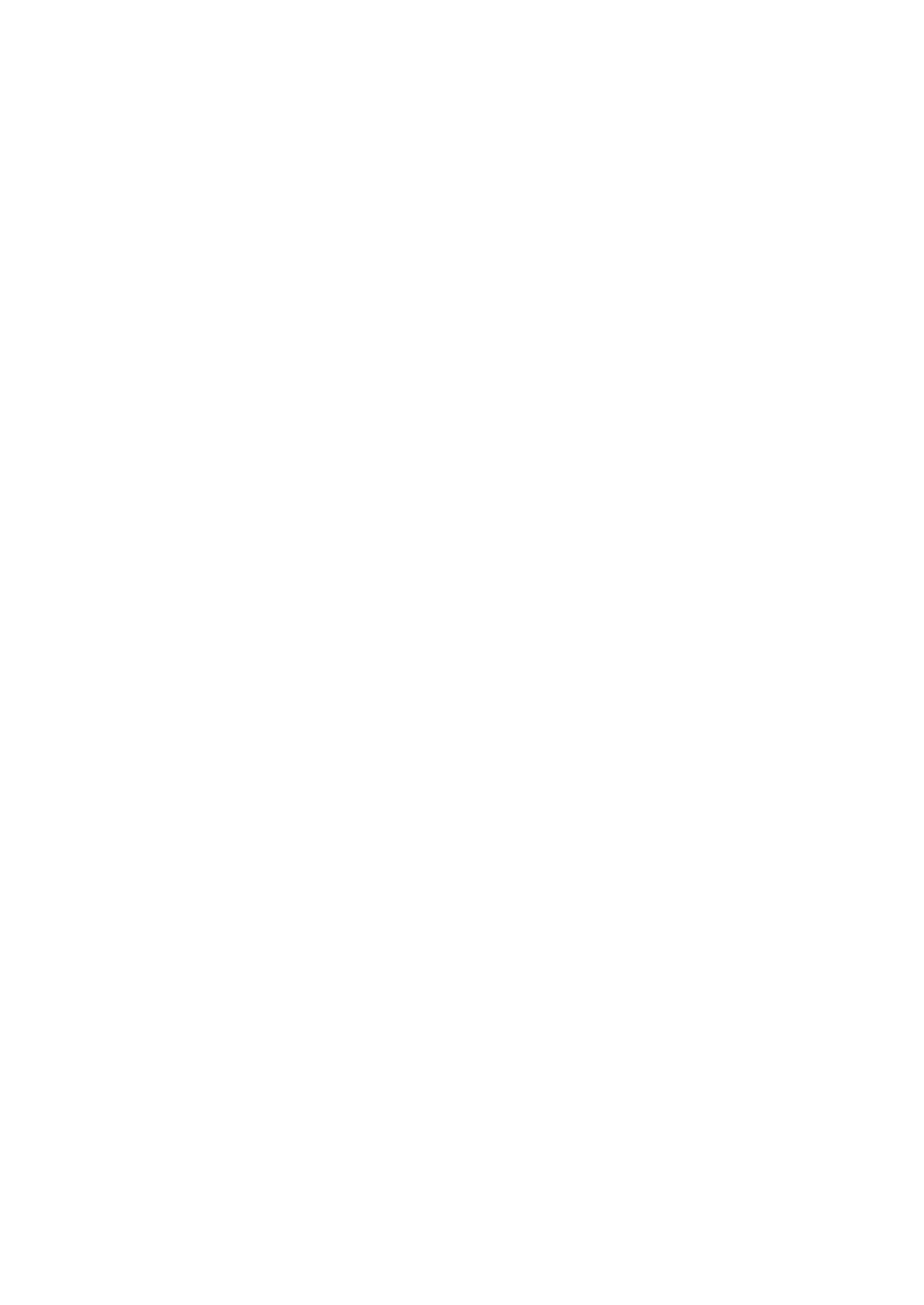# The Atlantic World in the Antipodes: Effects and Transformations since the Eighteenth Century

Edited by

Kate Fullagar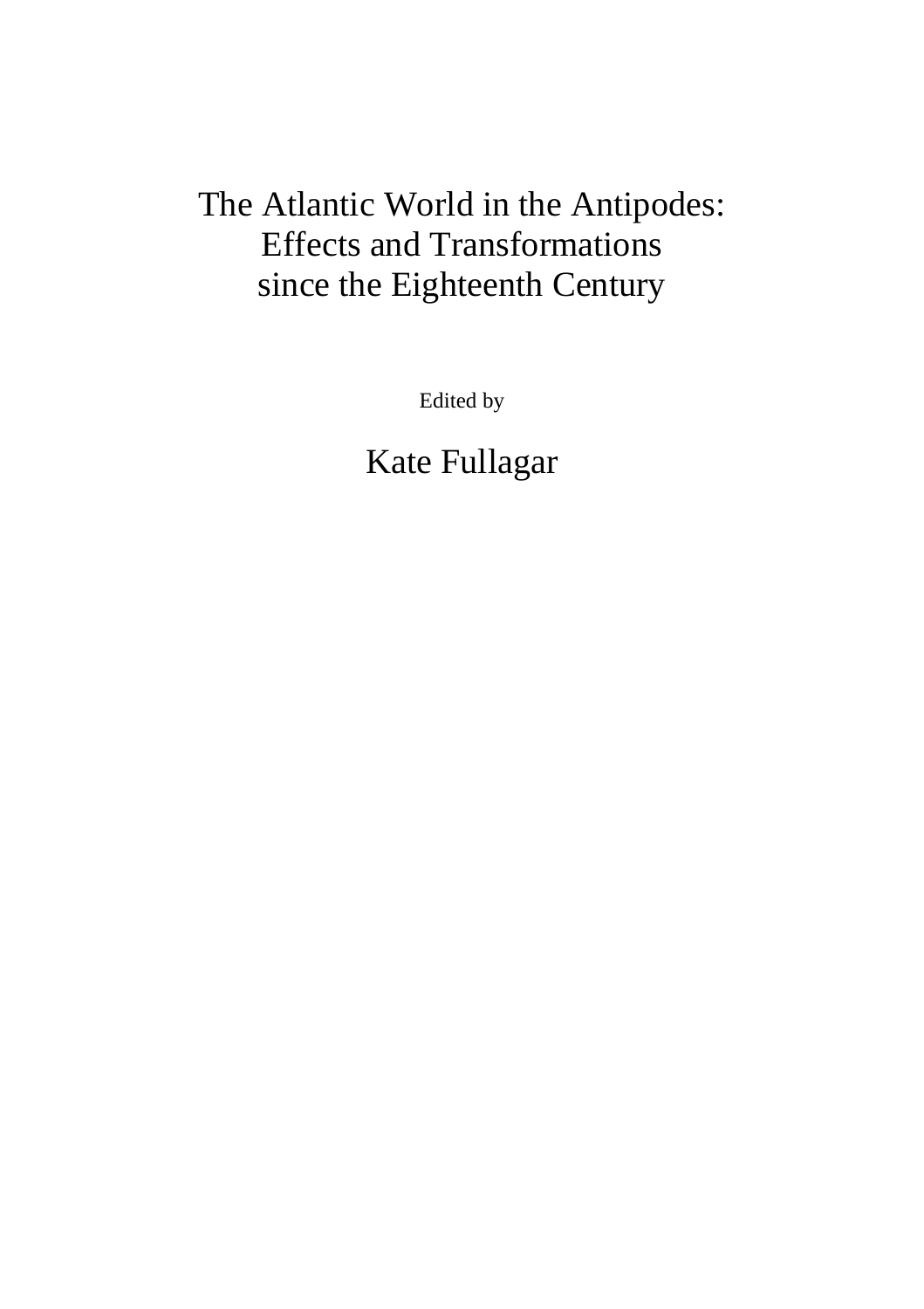The Atlantic World in the Antipodes: Effects and Transformations since the Eighteenth Century, Edited by Kate Fullagar

This book first published 2012

Cambridge Scholars Publishing

12 Back Chapman Street, Newcastle upon Tyne, NE6 2XX, UK

British Library Cataloguing in Publication Data A catalogue record for this book is available from the British Library

Copyright © 2012 by Kate Fullagar and contributors

All rights for this book reserved. No part of this book may be reproduced, stored in a retrieval system, or transmitted, in any form or by any means, electronic, mechanical, photocopying, recording or otherwise, without the prior permission of the copyright owner.

ISBN (10): 1-4438-3744-X, ISBN (13): 978-1-4438-3744-6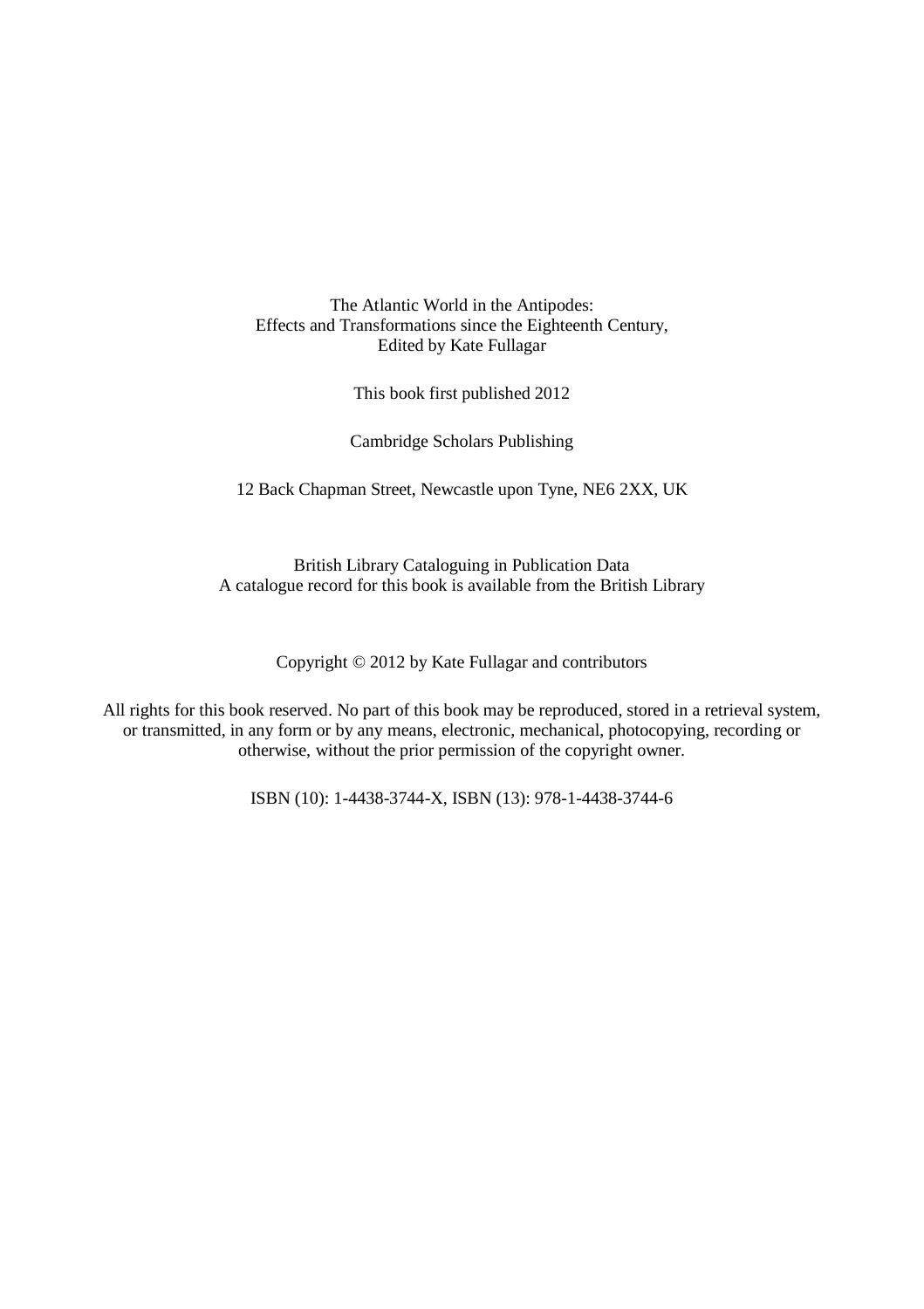To the memory of Bernard Smith (1916-2011)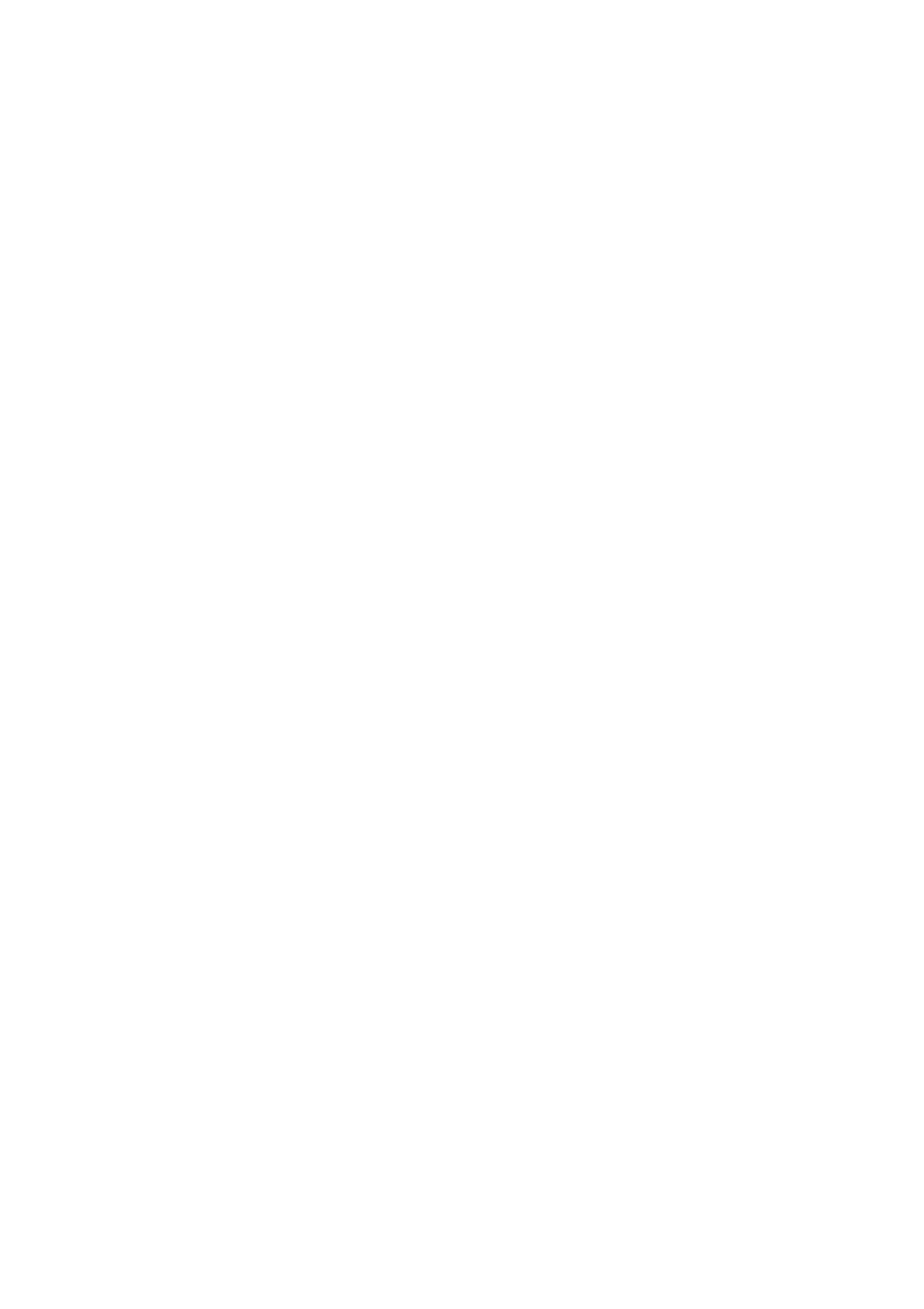# **CONTENTS**

| The Atlantic World in the Antipodes |  |
|-------------------------------------|--|
| Kate Fullagar                       |  |

### **Part I: Voyaging**

| Women of the East, Women of the West:                        |  |
|--------------------------------------------------------------|--|
| Region and Race, Gender and Sexuality on Cook's Voyages      |  |
| Margaret Jolly                                               |  |
|                                                              |  |
| Convicts, Slaves and Prison Inmates:                         |  |
| The Voyage to Australia in Comparative Perspective           |  |
| Hamish Maxwell-Stewart                                       |  |
|                                                              |  |
| Antipodean Experiments: Charles Darwin's South Seas Voyages, |  |
| 1835-36                                                      |  |
| Iain McCalman                                                |  |

## **Part II: Investigating**

| In Transit: European Cosmologies in the Pacific                   |  |
|-------------------------------------------------------------------|--|
| Simon Schaffer                                                    |  |
|                                                                   |  |
|                                                                   |  |
| Strange Climes: John MacGillivrary and Natural History Collecting |  |
| Sophie Jensen                                                     |  |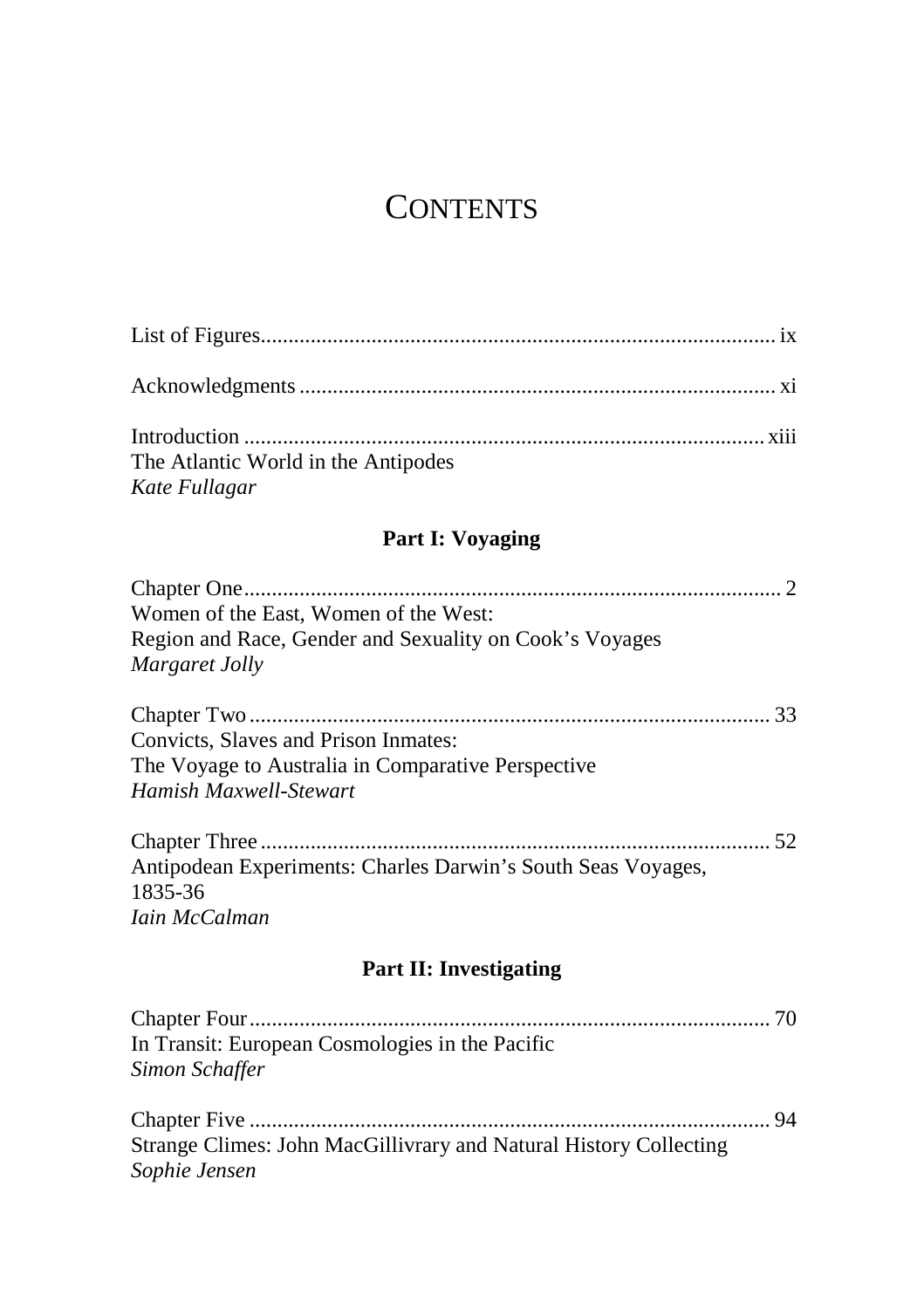#### viii Contents

| Karl Haushofer's Geopolitics of the Pacific Ocean<br>Alison Bashford                                                                             |  |  |
|--------------------------------------------------------------------------------------------------------------------------------------------------|--|--|
| <b>Part III: Befriending</b>                                                                                                                     |  |  |
| Defending Friends: Robert Codrington, George Sarawia and Edward<br>Wogale<br>Helen Gardner                                                       |  |  |
| On the Trail of Nikolai Miklouho-Maclay: A Russian Encounter<br>in the Antipodes<br>Sheila Fitzpatrick                                           |  |  |
| Creating the Anthropological Field in the Pacific<br>Anita Herle                                                                                 |  |  |
| <b>Part IV: Resisting</b>                                                                                                                        |  |  |
| Facing Empire: Indigenous Histories in Comparative Perspective<br>Michael A. McDonnell                                                           |  |  |
| Taking Liberty: Towards a New Political Historiography<br>of Settler Self-Government and Indigenous Activism<br>Ann Curthoys                     |  |  |
| 256<br>Cultural Development and Cultural Observatories in the African,<br>Caribbean and Pacific (ACP) Group of States<br>Katerina Martina Teaiwa |  |  |
| <b>Opposite Footers</b><br>Damon Ieremia Salesa                                                                                                  |  |  |
|                                                                                                                                                  |  |  |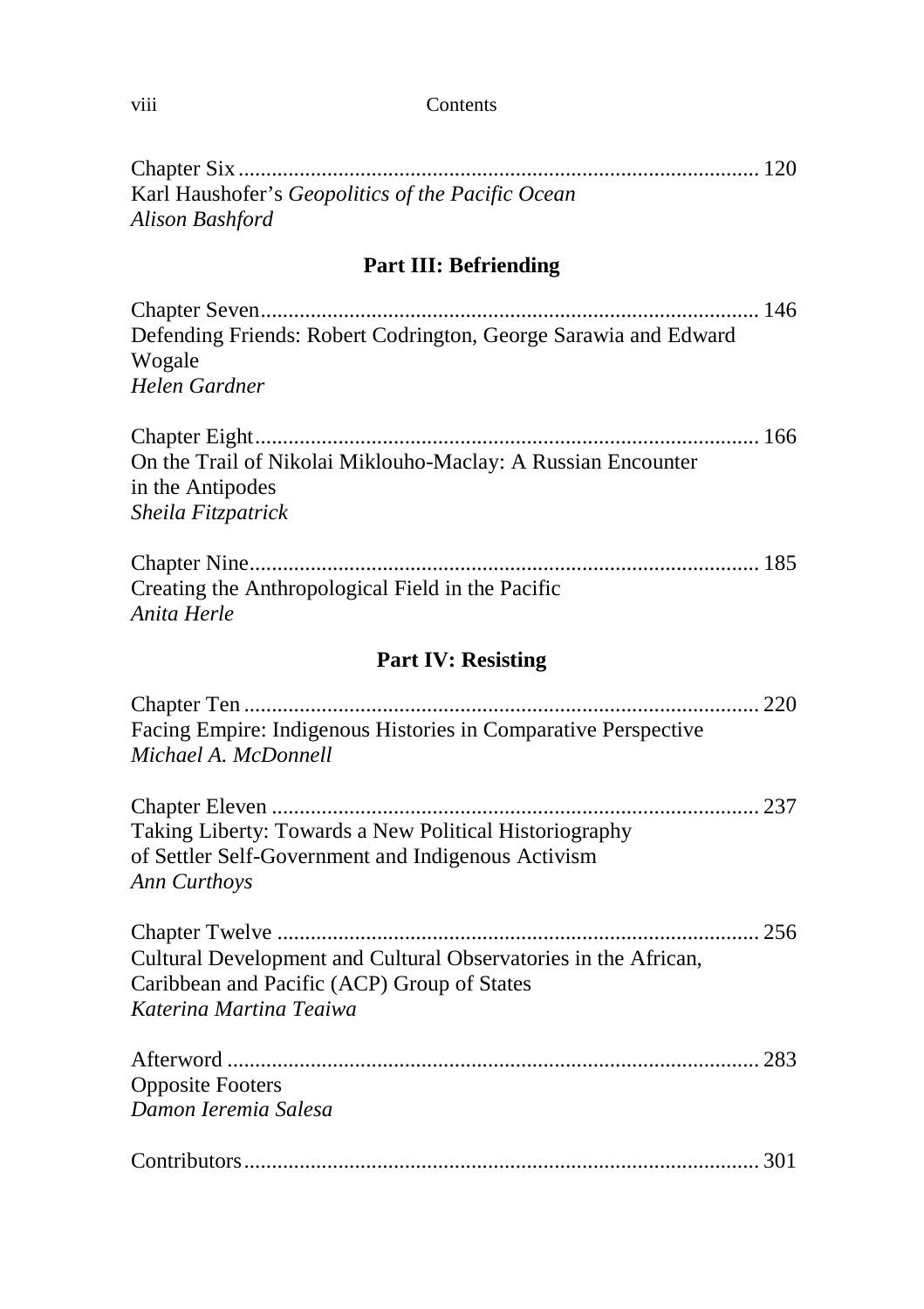## LIST OF FIGURES

- Fig. 1-1. William Hodges, "Woman and child of Tanna," 1774. National Library of Australia, nla.pic-an2717054.
- Fig. 6-1. "Skizze der Meeresströnmugen, Juli−September" from Karl Haushofer, *Geopolitik des Pazifischen Ozeans* (Heidelberg-Berlin: Kurt Vowinckel, 1938).
- Fig. 6-2. "Karte der politischen," from Karl Haushofer, *Geopolitik des Pazifischen Ozeans* (Heidelberg-Berlin: Kurt Vowinckel, 1938).
- Fig. 6-3. "Wehrgeopolitische Skizze des Pazifik," from Karl Haushofer, *Geopolitik des Pazifischen Ozeans* (Heidelberg-Berlin: Kurt Vowinckel, 1938).
- Fig. 9-1. Members of the Cambridge Anthropological Expedition to the Torres Strait on Mabuiag island. 1898. © MAA P.751.ACH1.
- Fig. 9-2. The Expedition's friends and assistants on Mabuiag. © MAA P.704.ACH1.
- Fig. 9-3. Gift of food to the Expedition members shortly after their arrival on Mer. 1898. ® MAA P.918.ACH1.
- Fig. 9-4. Inside the "Anthropological Laboratory" in the former LMS mission house. 1898. ® MAA P.756.ACH1.
- Fig. 9-5. Layard's first photograph taken on Atchin. ® MAA N.98455.
- Fig. 9-6. Carved wooden ancestor figure noted by Layard for its naturalist style, Pwelut, Wala Island. 1915. ® MAA N.98707.
- Fig. 9-7. *Meldektari and Maltsel* touching a stone *nawot,* Pwetertsuts ceremonial grounds, Atchin Island. 1914. ® MAA N.98466.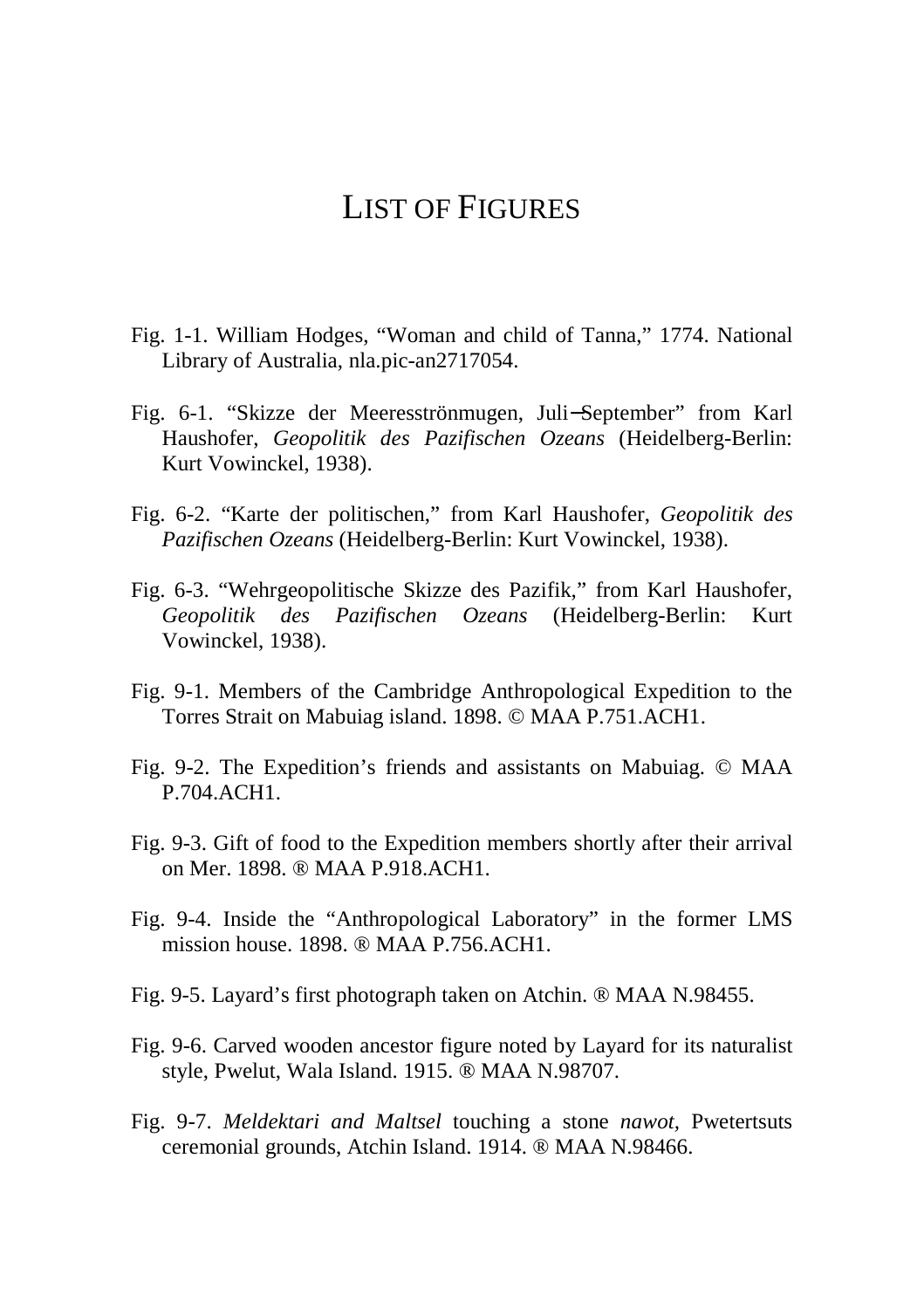#### x List of Figures

- Fig. 9-8. Meldelshuhui and Malif seated on a stone *nawat,* Atchin Island. 1915. ® MAA N.98675.
- Fig. 9-9. Malteris sitting by fire playing *nambu wu* (pan pipes), Atchin Island. 1914. ® MAA N.98465.
- Fig. 9-10. Portrait of Buremin, Atchin Island. 1914. ® MAA N.98488.
- Fig. 9-11. Atchin youths on the way home from Oba (Ambae Island). John Layard, 1915. ® MAA N.98762.
- Fig. 9-12. John Bani reading Vol. 5 of *The Reports of the Cambridge Anthropological Expedition to the Torres Strait* on Pulu Island. 2001. © Ian McNiven, 2001.
- Fig. 9-13. Vianney Atpatoun, former fieldworker for Vao, with handbound photocopy of Layard's *Stone Men of Malekula,* 2006*.* © Haidy Geismar.
- Fig. 9-14. Frank Namol showing Layard's photograph of his grandfather, Melteg-to, Mainland Atchin. August 2007. © Anita Herle.
- Fig. 9-15. Melteg-to the leader of the ensemble at Pwetert-tsüts, playing the mother drum. John Layard, 1914. ® MAA N.98527
- Fig. 9-16. Fieldworkers Bernard Rosy (holding book of John Layard's photographs) and Numa Longaa point towards the stone called Leba Sangawul. Atchin Island, August 2007. © Anita Herle.
- Fig. 9-17. Stone called Leba Sangawul, Atchin Island. John Layard, 1914. ® MAA N.98493.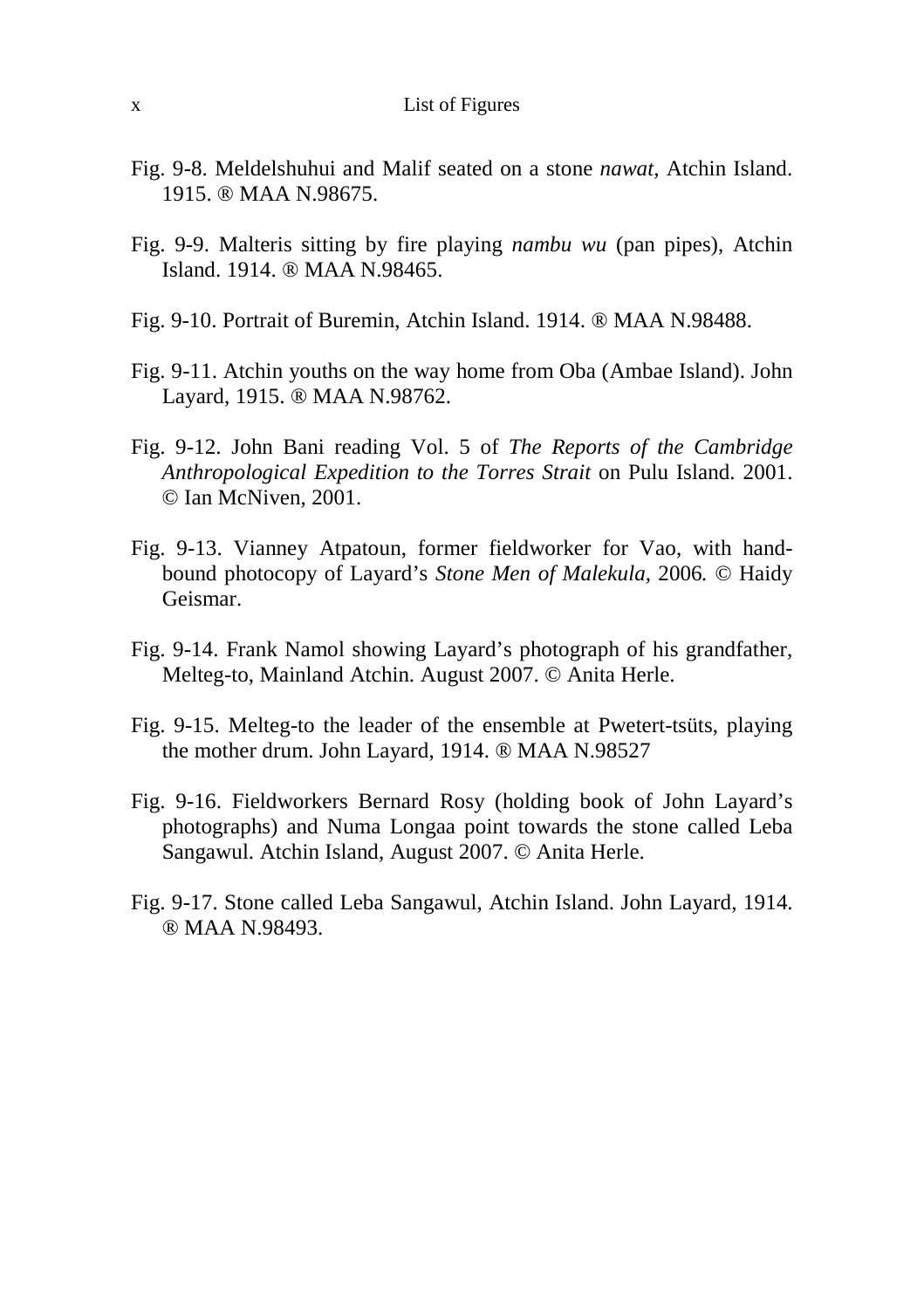### ACKNOWLEDGMENTS

This publication in one result of a John E. Sawyer Seminar, hosted by the University of Sydney in 2009-2010, entitled "The Antipodean Laboratory: Humanity, Sovereignty, and Environment in Southern Oceans and Lands, 1700-2009". The seminar ran for eighteen months and was generously funded by the Andrew W. Mellon Foundation. My first thanks go to the Mellon Foundation, and particularly Joseph Meisel, who supported our application and administration of the Sawyer grant so warmly and efficiently. The Sawyer Seminar could not have run without the equally generous support of the Faculty of Arts at the University of Sydney. I am grateful to the then Dean of Arts, Stephen Garton, for his whole-hearted backing of this project. The university's practical support of the seminar was facilitated by the then Head of the School of Philosophical and Historical Inquiry, Duncan Ivison, who also served as a committee member and participant in the seminar: Duncan's enthusiasm and energy ensured that the seminar grant was deployed with a minimum of fuss and a maximum of enjoyment.

The Sydney Sawyer Seminar, as it became known, was organised by a committee of fourteen scholars, headed and originally inspired by Iain McCalman. Committee members devised the seven day sessions, held between March 2009 and May 2010, and the program of the three-day conference, held in August 2010. Many also served as session convenors, chairs, and participants. I would like to thank especially for their service to the seminar Robert Aldrich, Warwick Anderson, Alison Bashford, Emma Christopher, Andrew Fitzmaurice, Kirsten McKenzie, Jude Philp, Hans Pols, Cassandra Pybus, and Martin Thomas.

Contributors to this book include a range of different participants. Many delivered versions of their chapters to the final conference: I am grateful to Simon Schaffer, Alison Bashford, Sheila Fitzpatrick, Anita Herle, Michael McDonnell, Ann Curthoys, and Katerina Teaiwa for submitting their papers to this collection. Some delivered versions of their chapters to the earlier, single-day sessions: I thank Hamish Maxwell-Stewart, Iain McCalman, and Helen Gardner for their contributions. A couple of chapters were specifically commissioned for this book: I am indebted to Margaret Jolly for her willingness to contribute the opening chapter and for her general support of the seminar; I am even more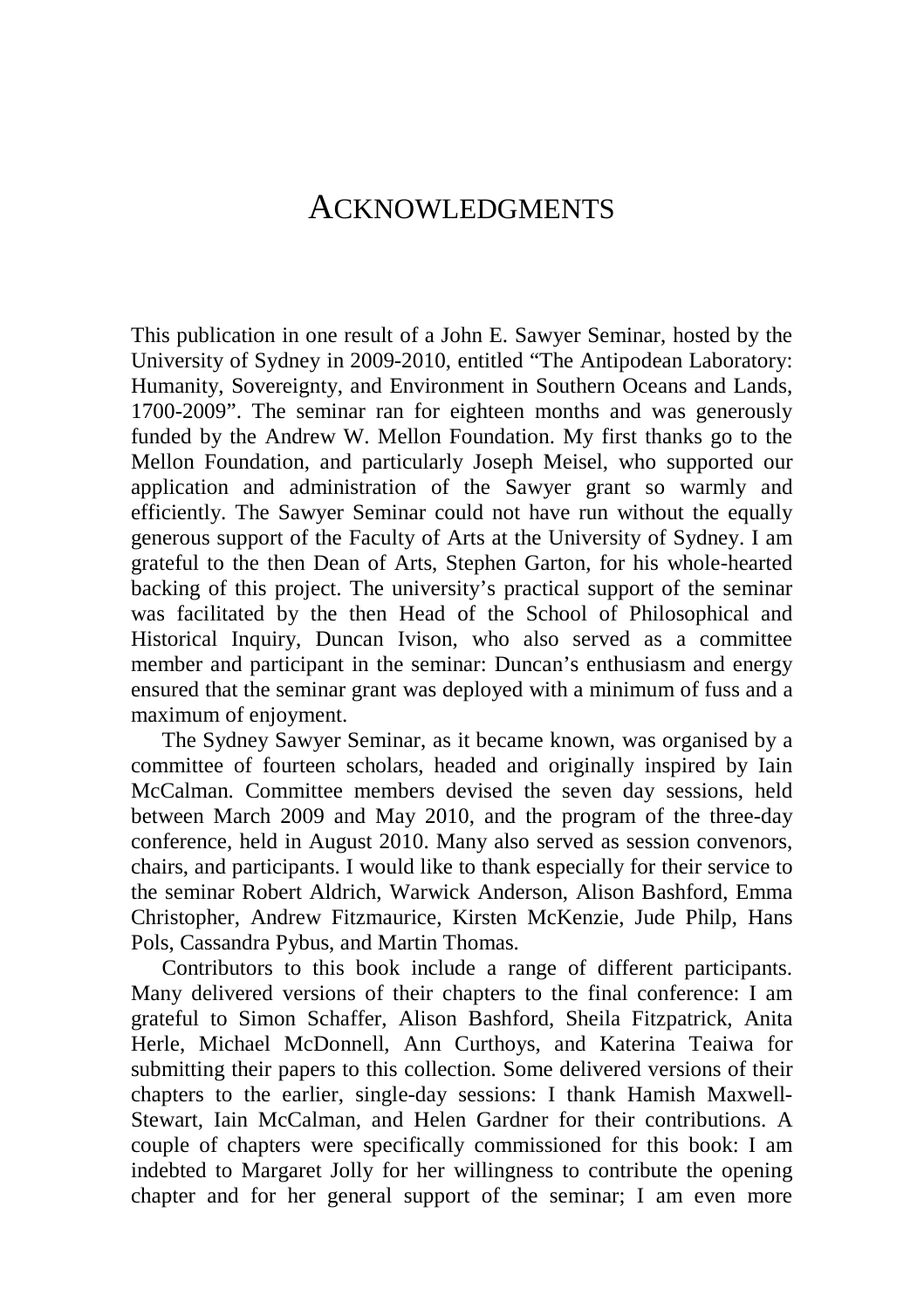grateful to my old friend Sophie Jensen for delivering a chapter in record speed to an otherwise completed typescript.

All my contributors have been model colleagues. My first experience of sole editorship has been far more pleasure than pain, which may—as some warn—turn out to be a misleading initiation. I would like to make special mention of the encouragement given by Simon Schaffer, Iain McCalman, Alison Bashford, and Ann Curthoys. Damon Salesa's continuing commitment to this project—if slowed occasionally by Atlantic and Antipodean capers in the Rugby World Cup—was significant to me and a number of contributors.

Two people in particular have made this publication possible. The Sydney Sawyer Seminar administrative assistant, Katherine Anderson, kept the whole show on the road for far longer than the actual period of the grant; her meticulous accounting also enabled us to discover the final funds needed to produce the volume. My copyeditor, Laura Daniel, helped edit all the chapters in a timely, thorough, and respectful manner. We have all been the beneficiaries of her fine eye.

*The Atlantic World in the Antipodes* is dedicated to the memory of the scholar Bernard Smith, who died at the age of 94 during its production. An important influence on many of the contributors as well as many of the authorities cited herein, Smith represents both the Sydney base of this collection and its explicit desire to move beyond bases in history through a commitment to comparative analysis; he is for this book both the local and the conviction that all localities are formed more by exchange than by dominance.

Kate Fullagar, Sydney, 2011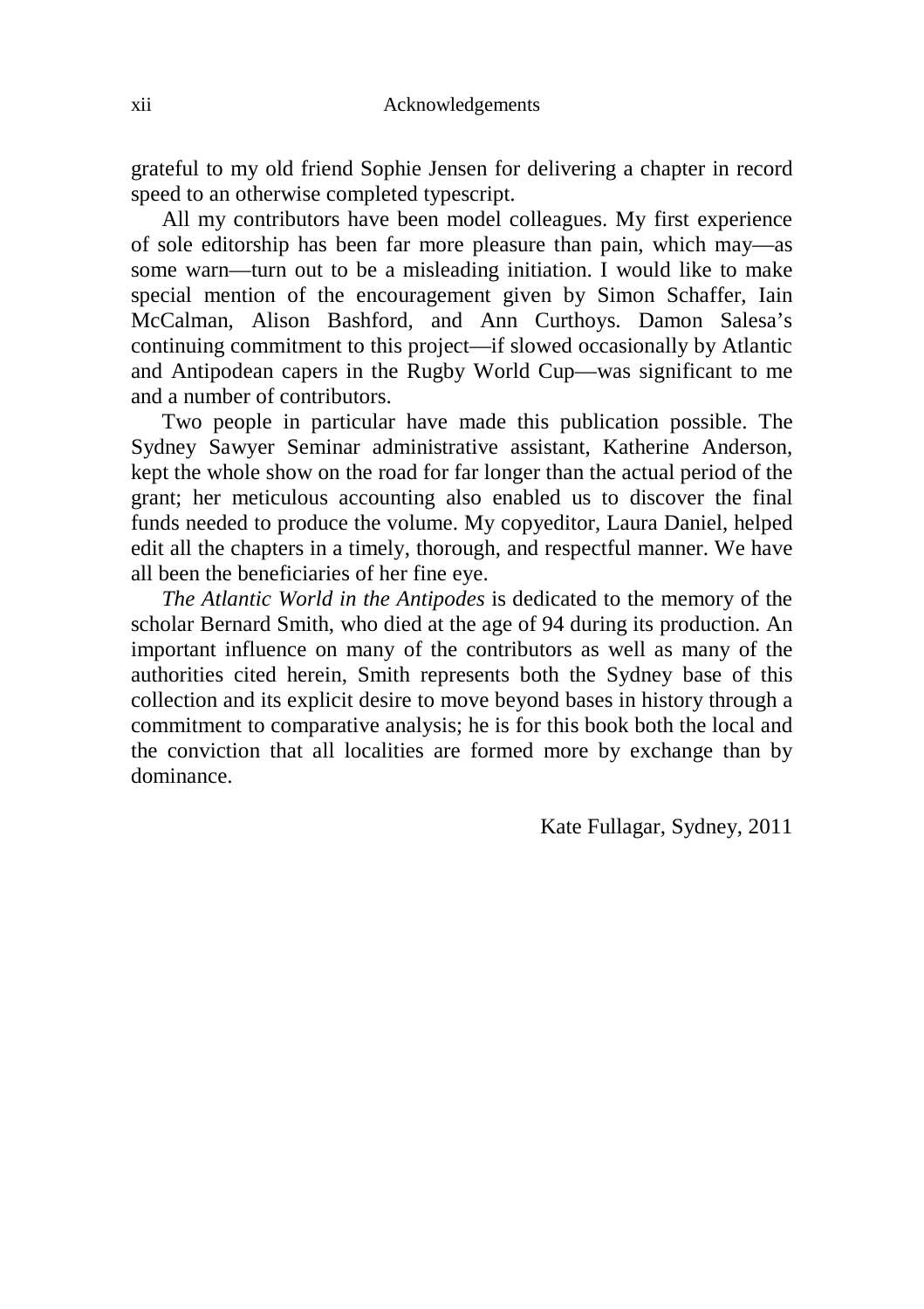## **INTRODUCTION**

# THE ATLANTIC WORLD IN THE ANTIPODES KATE FULLAGAR

This book has struggled less with what is in its name and more with what to call it in the first place. It emerged from an extended collective discussion about human exchanges between the "Atlantic World" and the "Pacific World" in the modern age, playing with a fresh connection within what has been called "the new thalassology."<sup>1</sup> But this pairing soon ran up against problems, for if the Atlantic World has been difficult to define in the last few decades, the content of the Pacific World has caused angst for generations.<sup>2</sup> While most can agree that the Atlantic World as a field of analysis includes roughly the relevant exchanges from the four continents that border the Atlantic Ocean, few have ever believed that the Pacific World includes interactions from all the lands that touch the Pacific Ocean. The "Pacific" in modern humanities scholarship usually refers to the Sea of Islands within the Pacific Ocean's basin; in the social sciences, it can also include some or all of the Asian, American, and Australasian continental borders of the Pacific Ocean, as well as some or all of the Malay Archipelago; biogeographers pointedly exclude Australasia and the Malay Archipelago, but not New Zealand; the United Nations excises all continental edges, but not Australasia (which in this instance embraces New Zealand). The term "Oceania" is attractive, though it has now also been tugged in most of the same directions as has "Pacific", like a blanket that overheats some while leaving others in the cold, never satisfying all.

It soon became apparent that the majority of our contributors were playing rather with some kind of north/south divide, though in varying ways. One third of the contributors discuss exchanges between northern Euro-America and a version of the Sea of Islands that has been associated traditionally with the South Pacific (though it usually somehow includes the "north-lying" Hawaiian islands). Another third of the authors in this volume clearly refer to a distinction between northern Euro-America and a southern Pacific which includes both the Hawaiian group *and* Australasia.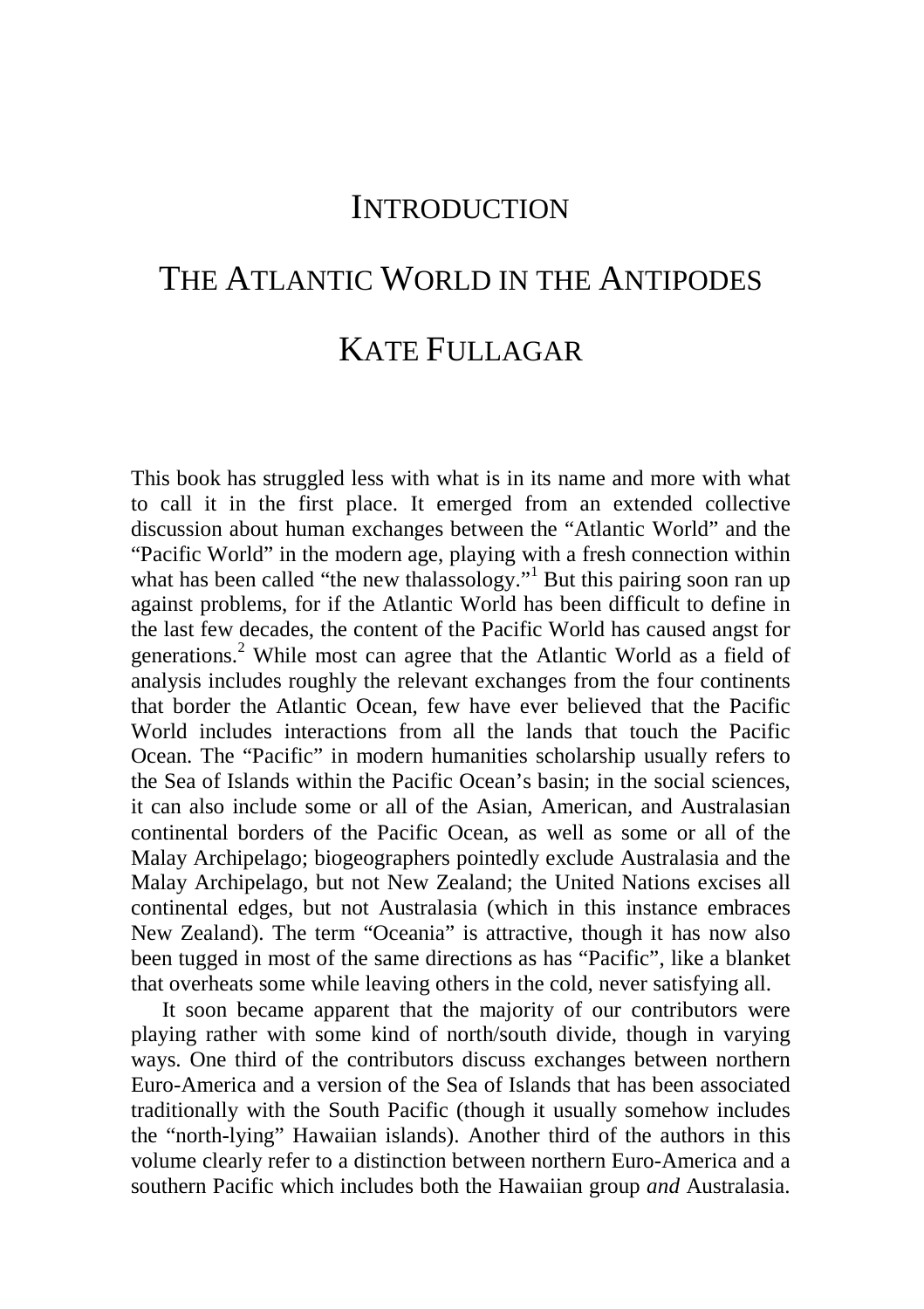Two centre only on exchanges between the northern hemisphere and the island continent of Australia; still two others take the north/south divide further and contrast northern Euro-America with southern regions in both the Pacific *and* Indian oceans. Yet, as Margaret Jolly has recently commented elsewhere, a reliance on the language of northern Euro-American cartography is likely to throw up just as many headaches as the debate about oceanic worlds. Jolly fears that the language of cartography "tends to naturalise and dehistoricise [not to mention simplify] difference," and to "associate the points of the compass with the body habitus of up and down, left and right." As well, of course, it is entangled problematically with a "deep imperial history."<sup>3</sup>

We claimed eventually a word that gestures to the cardinal divide but in its quaintness reminds us up-front of its artificiality and its certain historicity. The Antipodes hardly refuses the idea of up and down—if anything it affirms notions of right-side and wrong-side—and it is associated with at least the beginnings and some later parts of the imperial age, but it is also clearly a mythic term: the Antipodes conveys immediately its own fantastical, changeable, and unstable basis. The term is chosen in the deliberate hope that it will prompt a pause for thought about what it might possibly contain and what it could possibly imply. Against this attempt to stake out a freshly disruptive term, we have maintained the still current reference to the Atlantic World, though few chapters, it is admitted, refer to the African angle explicitly.<sup>4</sup> It has been kept partly as a way to suggest the global nature of the transactions discussed herein and partly as a way to retain an emphasis on oceanic media. Mostly, however, it is kept because as a scholarly field in the last couple of decades, and especially recently, it has produced so many selfreflective critiques that it is already largely accepted to be as fluid and as provisional as any mythic idea.

Significant problems yet persist with our title—not least in that some of the Atlantic World is indeed *in* the Antipodes, nor in that the Antipodes technically means any opposite footers, rather than just those estimated by classical thinkers—but we hope they will now only add to the agenda pursued in this volume. That agenda is to think afresh about some of the effects and transformations wrought by exchanges between those enmeshed in an older imperial triangle and those living approximately half a world away. This collection focuses specifically on effects and transformations since the eighteenth century, when exchanges really moved from "thin ribbons of report," in Damon Salesa's words, to more "sustained engagements." The Antipodes in this context is then, like the Atlantic World, as much a time as a place. $5$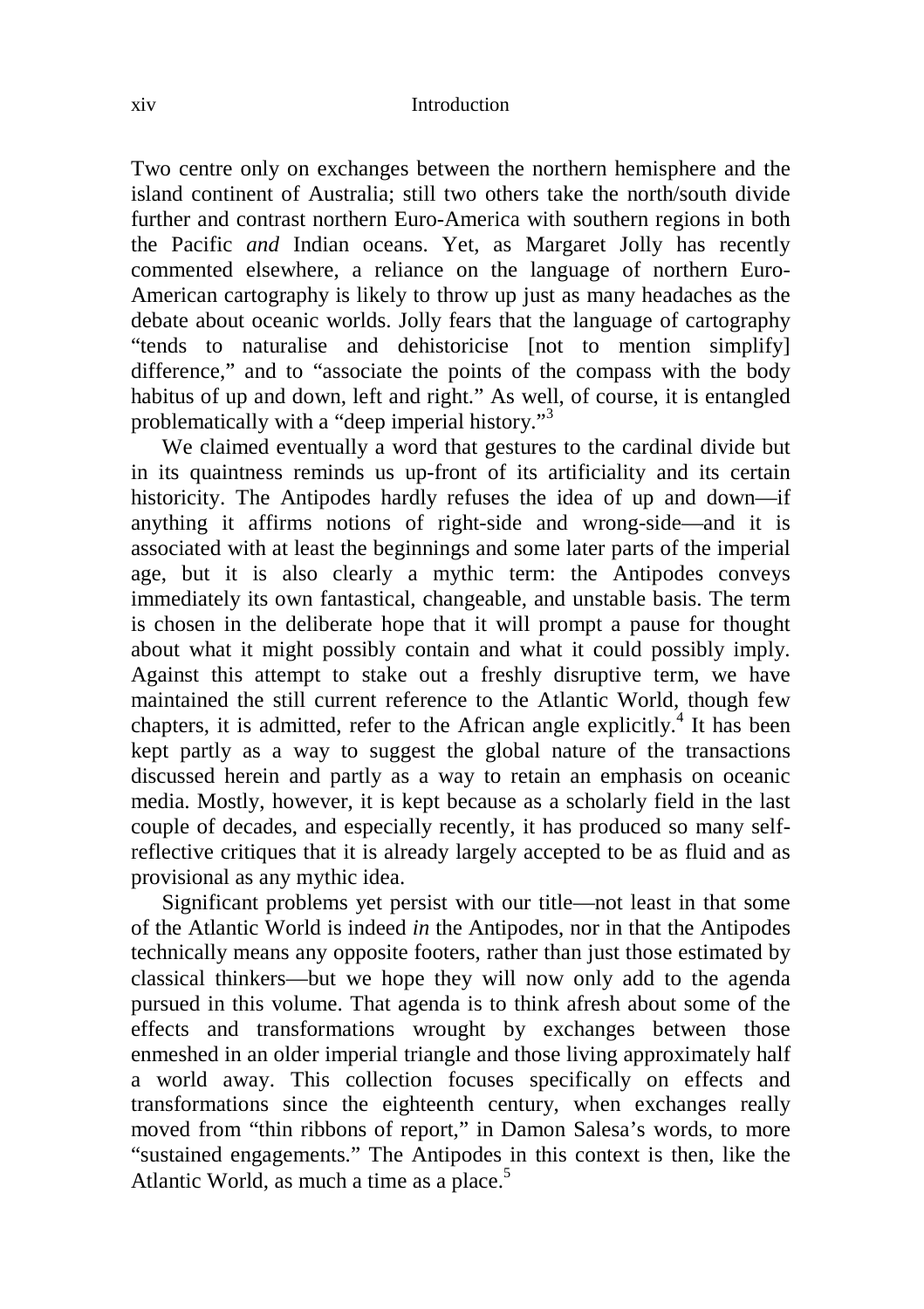As Salesa also notes in his thoughtful Afterword, although the Atlantic World and the Antipodes have deep historiographies in themselves, they have a rather shallow shared body of scholarship. The two fields have very different strengths. This volume makes a start on an effort to see how each could introduce at least one new strength or idea to the other—namely, as Salesa has identified, to introduce more cogently to Atlantic history an emphasis on indigenous people and the various ways this might also alter fundamental methodology in the field, and to introduce to Antipodean history, or rather remind it of, the importance of the oceanic realm in which the region has its being and all of its past. The chapters by Jolly, Schaffer, Gardner, Herle, McDonnell, Curthoys, and Teaiwa perhaps do most for the former move; those by Maxwell-Stewart, McCalman, Jensen, Bashford, and Fitzpatrick work more for the latter.

The volume is divided into four sections: Voyaging, Investigating, Befriending, and Resisting. Voyaging and Resisting are perhaps not so surprising given our interest in strengthening oceanic and indigenous themes. Neither should Investigating be too unexpected, remembering the intense history of scientific research associated with both the era and the motivation behind many exchanges in the Atlantic and Antipodean regions. The notion of Befriending was, however, less anticipated; we began with a neutral word like Encountering but the chapters in Part III by Gardner, Fitzpatrick, and Herle all emphasised so eloquently the significance of personal affection between the missionaries, priests, travelers, guides, anthropologists, and assistants they discussed that it seemed churlish not to recognise the theme formally.<sup>6</sup> Indeed, one of the overriding points of the volume turns out to be the significance of the individual recognition of shared humanity despite the violence, disease, oppression, war, and condescension that also swirl through our studies. The moments of remorse and pity on board the *Resolution* and the *Beagle*; the vital connections between MacGillivray and Neinmal, Codrington and Sarawia, Layard and Malteres; the breakthroughs achieved at a nineteenthcentury state parliamentary inquiry or at a twenty-first-century UNESCO meeting—all work to help dismantle further the damnably resilient "fatal impact" view of cultural clash in oceanic worlds. It is worth noting, too, as an aside, the recent general rise of interest in friendship, at least in Antipodean scholarship.<sup>7</sup>

The first section on Voyaging spans the century from the 1770s to the 1870s—a great age of sail to be sure, for inhabitants of both the Atlantic World and the Antipodes, though here we focus most intently on certain voyages from the Atlantic to its Antipodes. Margaret Jolly uses Cook's second expedition to the Pacific in 1772-74 to unravel some of the ways in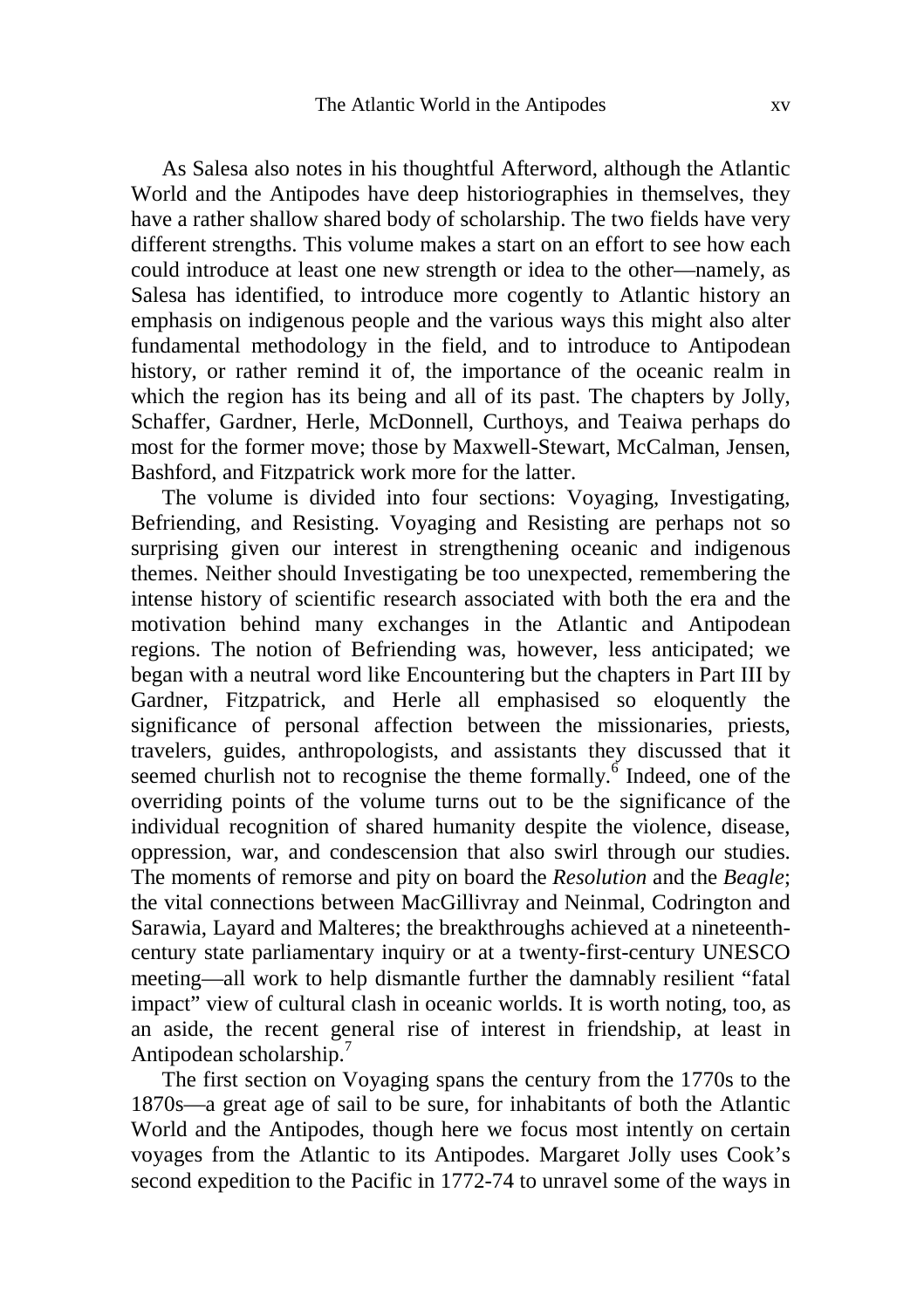#### xvi Introduction

which racial difference was fabricated in the late eighteenth-century European mind, not just with threads of knowledge about region but also with those about gender. The accounts by the naturalists Johann Reinhold Forster and his son, George Forster, amplify this complicated process, even while their "discordance" with one another, as Jolly notes, reminds us of the impossibility of finding one "grand, theoretical schema" on the issue. Throughout, the idea of Pacific women's agency is woven through the analysis, in some ways highlighting the strangeness of the Forsters' theoretical determination but in other ways also showing how the Pacific still touched them sufficiently to have its own effect on their vision. Hamish Maxwell-Stewart's chapter is entirely different, focusing on the near-eighty years of British convict transportation to the Australian colonies, though it also wrestles with a difficult dichotomy: where Jolly investigates the fields of gender and race, Maxwell-Stewart surveys the ideas of liberty and health—or lack of liberty and health, as the case turns out strangely to be. With particular focus on the duration and not just the destination, Maxwell-Stewart compares both trans-Atlantic and trans-Pacific versions of coerced voyaging and finds surprisingly strong contrasts between them. Though some recent scholarship has emphasised the comparisons between the Atlantic slave's middle passage and the Antipodean convict's middle passage, this chapter shows how overtly superior were the convict's opportunities—outliving not only the slave but oftentimes and ironically even the average labourer back home. For most convicts, the voyage from the Atlantic World to the Antipodes was transformative for their bodies in unexpected ways, though, as Maxwell-Stewart notes, the effect on their minds involves alternate forms of research. Iain McCalman's chapter does investigate the effect of the Antipodean voyage on at least one lively mind: it discusses the significance of crossing the Pacific and Indian oceans in the maturation of the ideas of Charles Darwin. Where many historians have credited the Galapagos Islands off South America as the main source for Darwin's theory of evolution, McCalman argues instead that it was the human societies, the unfamiliar fauna, and the coral reefs of the Antipodes which most helped Darwin to deconstruct creationist views, to reach for metaphors of struggle, and to understand life as one perpetual "descent through natural selection." Few chapters underscore more boldly how far the Atlantic World was transformed by the Antipodes.

The second section on Investigating focuses entirely on scientists. Like McCalman, Simon Schaffer also invokes the notion of an Antipodean laboratory when speaking of what he calls "North Atlantic" scientific endeavours. Importantly, and again like McCalman on Darwin, Schaffer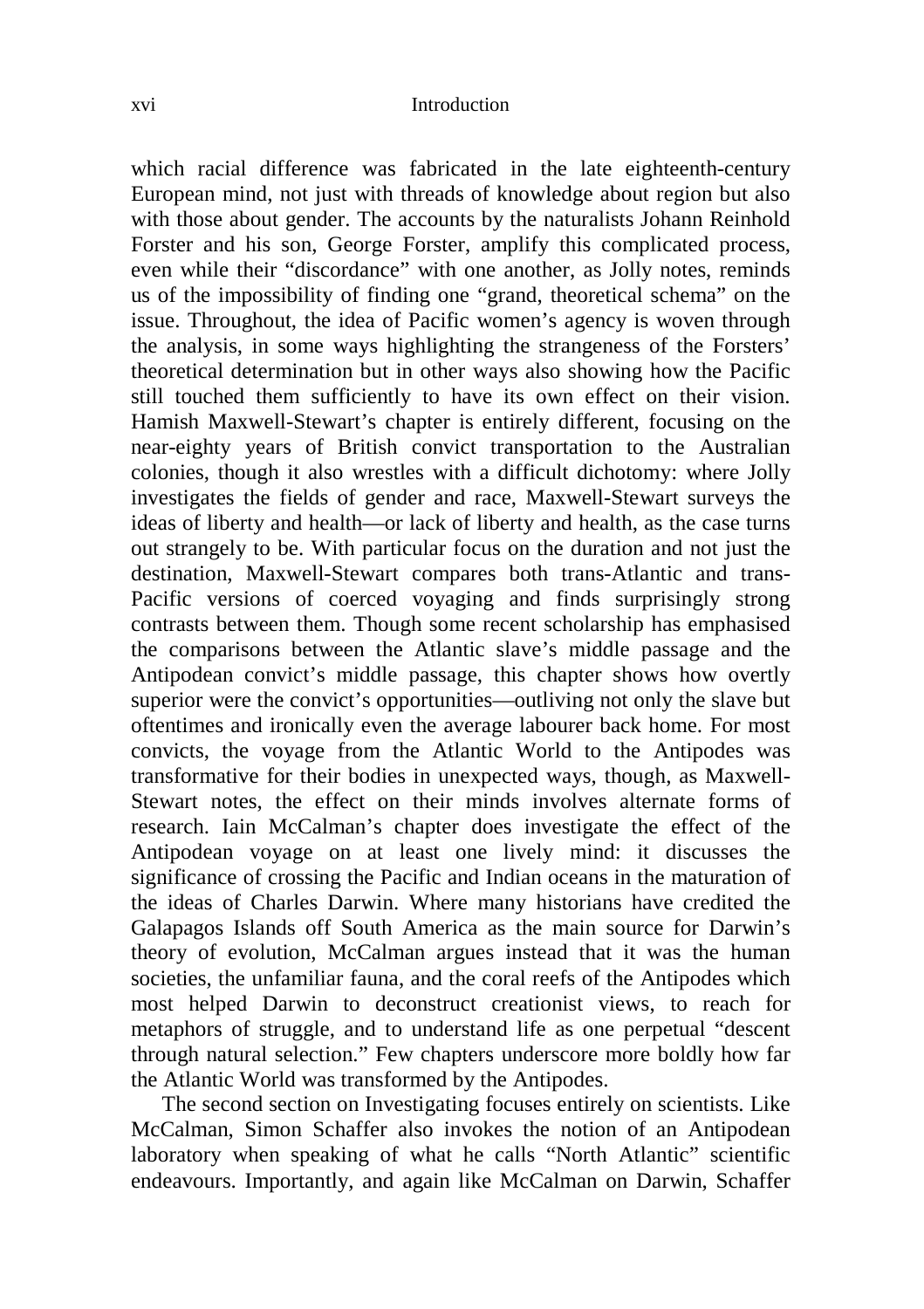notes that Oceania was hardly the kind of laboratory that served only to prove or disprove hypotheses forged back home; it was, rather, the kind that revealed fresh discoveries because of the unprecedented dynamics produced by encounter. Discussing British astronomical projects in the Antipodes more than one hundred years apart, Schaffer shows how each was deeply affected by the specifics of Pacific place—despite aspirations to perfect insulation. Likewise, if not more so, he shows how Pacific peoples managed to use these studies in measurement for their own philosophical and social ends. The following chapters by Jensen and Bashford focus less on Pacific peoples and more on the effects of Antipodean geographic difference. Sophie Jensen's chapter on the sometime-dissolute naturalist John MacGillivray returns us to the transformative effect of Antipodean encounter on one particular personality, though it analyses that effect chiefly in terms of career rather than of ideas. MacGillivray's excursions in Australia and Melanesia in the 1840s demonstrate, again, how significant the journey to other worlds was to developing new knowledge but also how fragile it made the possibility of inhabiting the scientific life. Alison Bashford's investigation into the work of interwar German geographer, Karl Haushofer, reveals how the Antipodes wrought some unexpected effects on the thinking of one of the key analysts of *lebensraum*. Haushofer's Antipodean object was what we might today call the Asia-Pacific, encompassing the Pacific Islands, Australasia and eastern Asia. In this field, Haushofer's geopolitics came to advocate, somewhat ironically, a version of anti-racism against some Australasian nations as well as a limited kind of right to self-determination in the region (so long as this focused on Japan). For both MacGillivray and Haushofer, the encounter with the Antipodes made them very different scientists than they would otherwise have been.

The section on Befriending is, as already noted, more complicated than we first expected. The chapters by Gardner, Fitzpatrick, and Herle all emphasise warm—if not always mutually transparent or equal—personal connections in their stories of Atlantic encounters with the Antipodes. Unlike the others, this section has a tighter focus on place, period, and subject. All the chapters focus on the Atlantic World in Melanesia specifically; they centre on the latter few decades of the nineteenth century and the *fin-de-siècle*; and they deal with anthropologists or at least ethnographic practice to some degree. Each chapter also throws up one clearly unusual if not paradoxical outcome from encounter. Helen Gardner's chapter on the friendships between the missionaryanthropologist Robert Codrington and the churchmen George Sarawia and Edward Wogale uncovers at least one significant moment of "defiance," to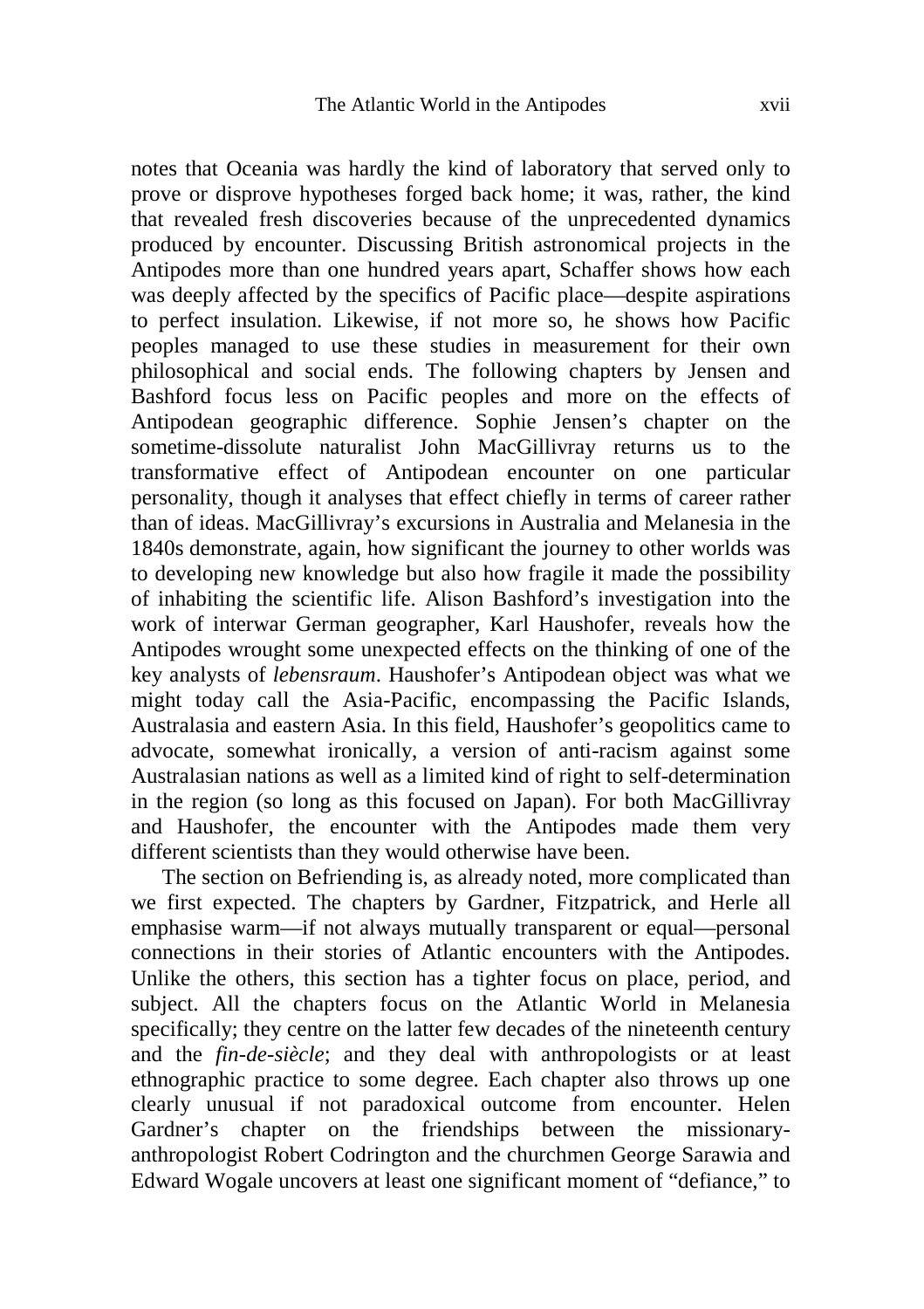use Gardner's term, to the "increasing racialism of nineteenth-century Atlantic science." It also argues thoughtfully about those times when Antipodean institutions such as the Mota *tamate* society find more compatibilities than incommensurabilities with Atlantic structures such as modern Christianity. Sheila Fitzpatrick's chapter on the enigmatic celebrity Nikolai Miklouho-Maclay discusses the several guises of its character, including the imperial traveler and the socialist anthropologist. But it also shows how Maclay eventually became a determined anticolonialist, a position provoked, unlike his other guises, by his engagement with his Papuan "familials." Anita Herle's chapter is both broad-ranging, surveying the role of Oceania in the development of British social anthropology, and closely detailed, following the fieldwork experiences of Cambridge anthropologist John Layard. Throughout, Herle underscores how "Pacific peoples [were] key interlocutors in the coproduction of a specialist branch of knowledge."

The final section on Resisting is, as might be imagined, one of the more challenging parts of the volume—highlighting some of the harshest experiences suffered in the Antipodes from Atlantic interaction and offering some of the toughest critiques on the existing scholarship. Michael McDonnell's chapter is the most historiographical and the most speculative. He poses the question of whether scholars now can "write trans-oceanic histories with indigenous peoples *as our main subjects?*" not just as supporting actors or even as whistle-blowing counterpoints, but as the pivot around which other questions regarding empire, contact and knowledge might turn. Though comparative indigenous history poses some problems of its own, McDonnell argues that the pay-off might well be a deeper understanding of the indigenous role in the shaping of modernity itself, as well as the forging of a new methodology to expose this process. Ann Curthoys, in a way, has already begun the task, though she wonders more about what a genuine *coming together* of indigenous and imperial histories might look like: her chapter outlines the beginning of a project to combine a history of the granting of responsible government in the Australian colonies in the nineteenth century with a comparative analysis of the concurrent Aboriginal dispossession and fightback. Katerina Teaiwa, too, has started work on such ideas, both engaging in the kind of widely dispersed comparative indigenous analysis that McDonnell advocates and combining it, like Curthoys, with an equally trenchant account of how various "outsider" institutions have related to indigenous people. Teaiwa's focus is on the contemporary, looking at the ways in which the European Union and other international bodies have tried to think about cultural heritage in "developing" regions and the ways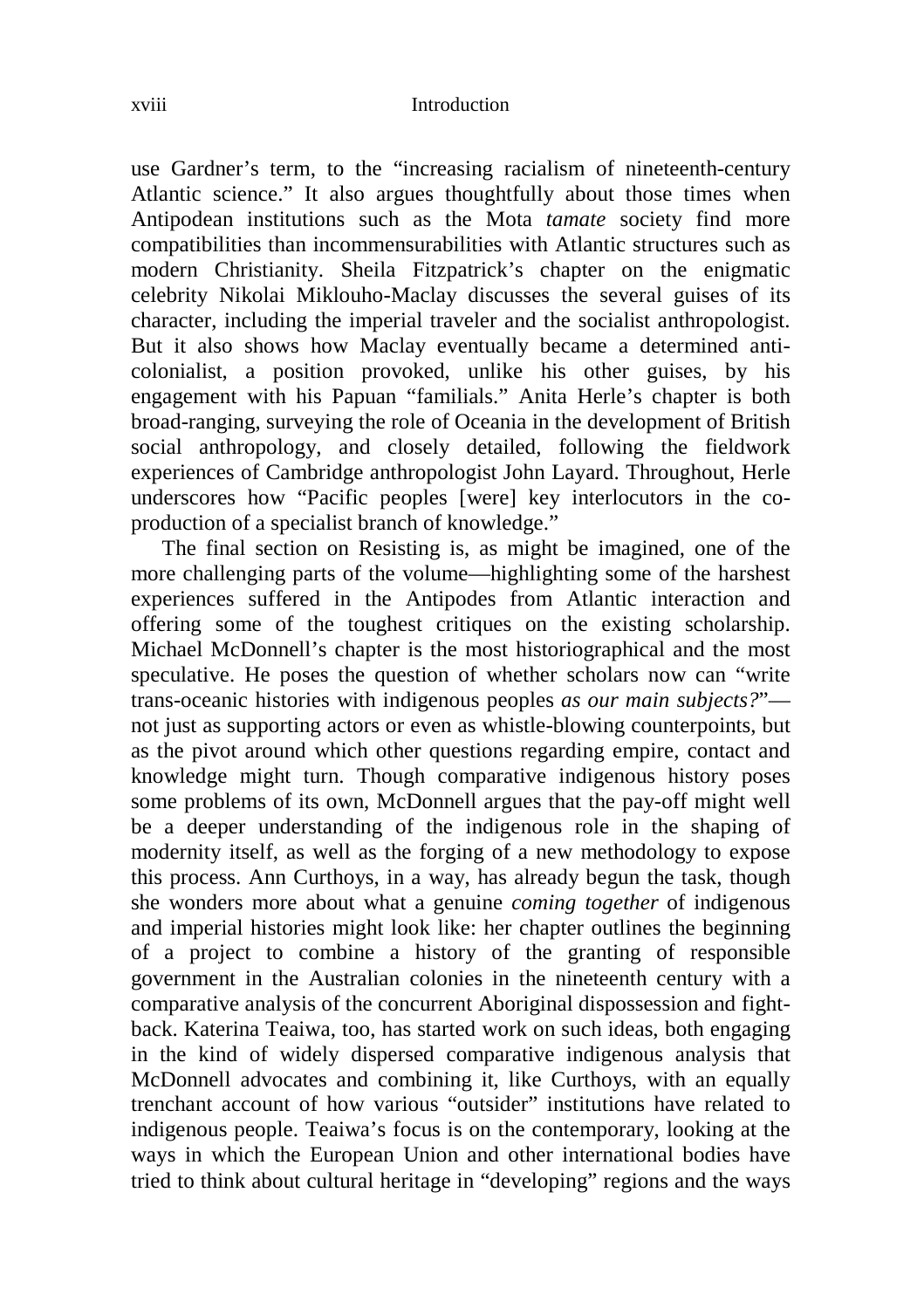in which indigenous people have connected with each other, across oceans and continents, to form unlikely but fruitful responses.

Though hardly uniform in approach, the chapters herein have together helped bring out certain fresh emphases in the history of Atlantic-Antipodean exchange—most of all, the critical roles of each side in producing newness, but also the significance of distances and aqueous geography in shaping this moment of modernity. Both as reminders of the depth of individual connections and as prompts to keep experimenting with our vision of the subject, they point to a range of possibilities for further oceanic and colonial studies.

#### **Notes**

-

<sup>&</sup>lt;sup>1</sup> The extended collective discussion was the Sydney Sawyer Seminar referred to in the Acknowledgments pages of this volume, held at the University of Sydney in 2009-2010. For the "new thalassology," see Edward Peters, "Quid nobis cum pelago? The New Thalassology and the Economic History of Europe," *Journal of Interdisciplinary History* 34 (2003); P. Horden and N. Purcell, "The Mediterranean and 'The New Thalassology,'" *American Historical Review* 111/3 (2006); Markus P. M. Vink, "Indian Ocean Studies and the 'New Thalassology'," *Journal of Global History* 2 (2007).

 $2$  On defining the Atlantic World, see for examples, Bernard Bailyn, "The Idea of Atlantic History," *Itinerario* 20/1 (1996); David Armitage, "Three Concepts of Atlantic History," in D. Armitage and M. Braddick, eds., *The British Atlantic World, 1500-1800* (New York: Palgrave Macmillan, 2002); Jorge Canizares-Esguerra "Some Caveats about the 'Atlantic' Paradigm," *History Compass* 1 (2003); Michael McDonnell, "Paths Not Yet Taken, Voices Not Yet Heard: Rethinking Atlantic History," in Ann Curthoys and Marilyn Lake, eds., *Connected Worlds: History in Transnational Perspective* (Canberra: Australian National University Press, 2005); Alison Games, "Atlantic History: Definitions, Challenges, and Opportunities," *American Historical Review* 111/3 (2006); Paul Cohen, "Was There an Amerindian Atlantic? Reflections on the Limits of a Historiographical Concept," *History of European Ideas* 34/4 (2008). On defining the Pacific, see for examples, Epeli Hau'ofa "Our Sea of Islands," *The Contemporary Pacific* 6/1 (1994); Greg Fry, "Framing the Islands," *The Contemporary Pacific* 9/2 (1997); Arif Dirlik, ed., *What is in a Rim? Critical Perspectives on the Pacific Region Idea* (Lanham: Rowman & Littlefield, 1998); Robert Borofsky, ed., *Remembrance of Pacific Pasts* (Honolulu: University of Hawai'i Press, 2000); D. Munro & B. Lal, eds., *Texts and Contexts: Reflections in Pacific Islands Historiography* (Honolulu: University of Hawai'i Press, 2005); Matt Matsuda, "The Pacific," *American Historical Review* 111/3 (2006); Margaret Jolly, "Imagining Oceania: Indigenous and Foreign Representations of a Sea of Islands," *The Contemporary Pacific* 19/2 (2007).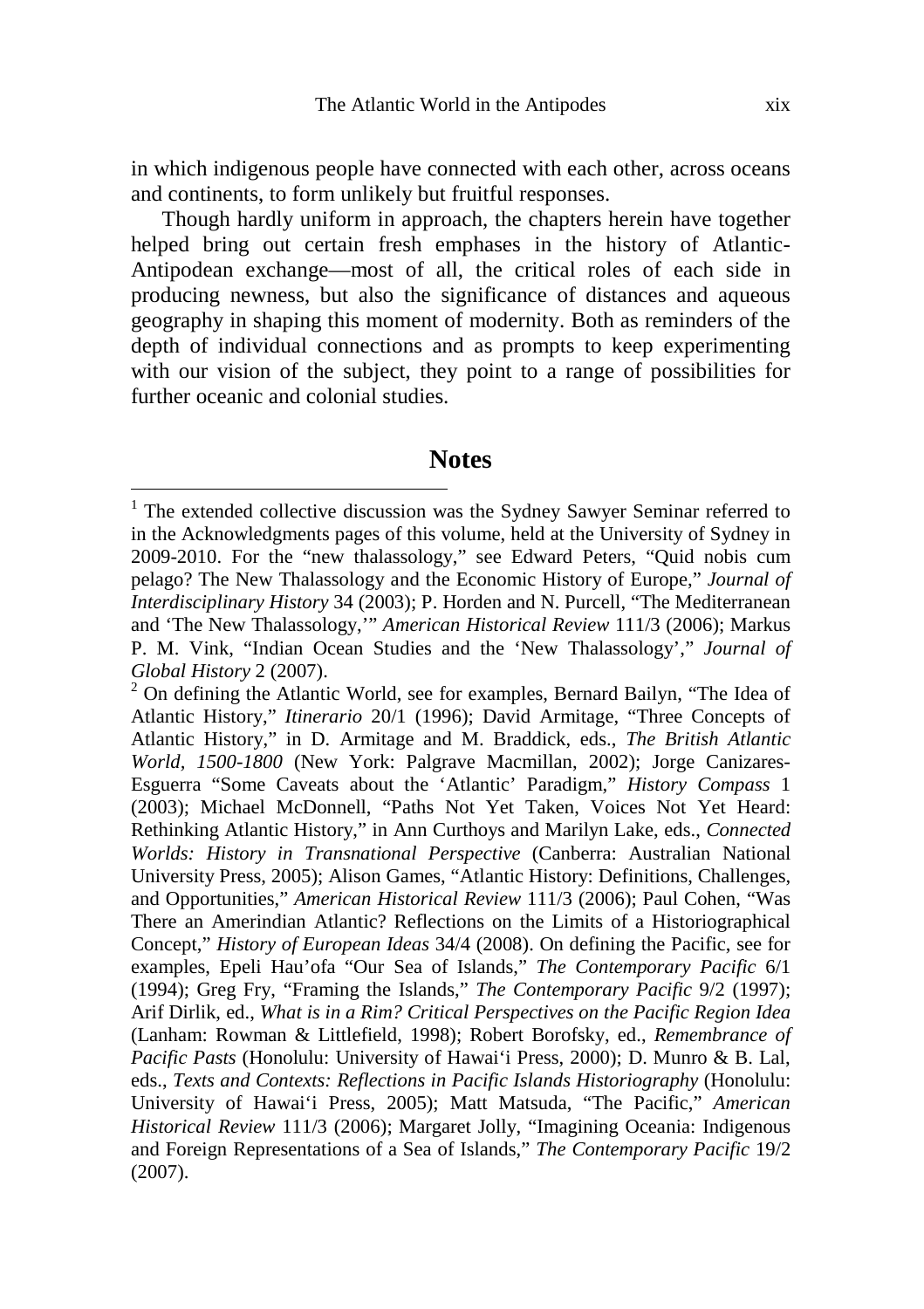3 Margaret Jolly, "The South in *Southern Theory*: Antipodean Reflections on the Pacific," *Australian Humanities Review* 44 (2008),

http://www.australianhumanitiesreview.org/archive/Issue-March-2008/jolly.html (accessed 1 Jan. 2012). This article is in part a review of another topical work for this subject, Raewyn Connell's *Southern Theory: The global dynamics of knowledge in social science* (Sydney: Allen and Unwin, 2007).

4 See Damon Salesa's pertinent comments about the African angle in Atlantic scholarship, below in the Afterword. A few contributors mention African slavery in this volume; more assume its foundation for the position held by Euro-America during the period studied here.

5 See Miles Ogborn, "Atlantic Geographies," *Social and Cultural Geography* 6/3 (2005): 379; also see Margaret Jolly's chapter below.

<sup>6</sup> For a wry examination of the scholarly penchant for the term "encounters," see Philip D. Morgan, "Encounters between British and 'indigenous' peoples, 1500- 1800," in R. Halpern and M. Daunton, eds., *Empire and Others: British Encounters with Indigenous Peoples, 1600-1850* (Philadelphia: University of Pennsylvania Press, 1999), 42-78.

7 See Matt Matsuda, *Empire of Love: Histories of France and the Pacific* (Oxford: Oxford University Press, 2004); Vanessa Smith, *Intimate Strangers: Friendship, Exchange and Pacific Encounter* (New York: Cambridge University Press, 2010); Alecia Simmonds, "Imperial Intimacies: love, friendship and governance in British Oceania", University of Sydney PhD thesis, 2012.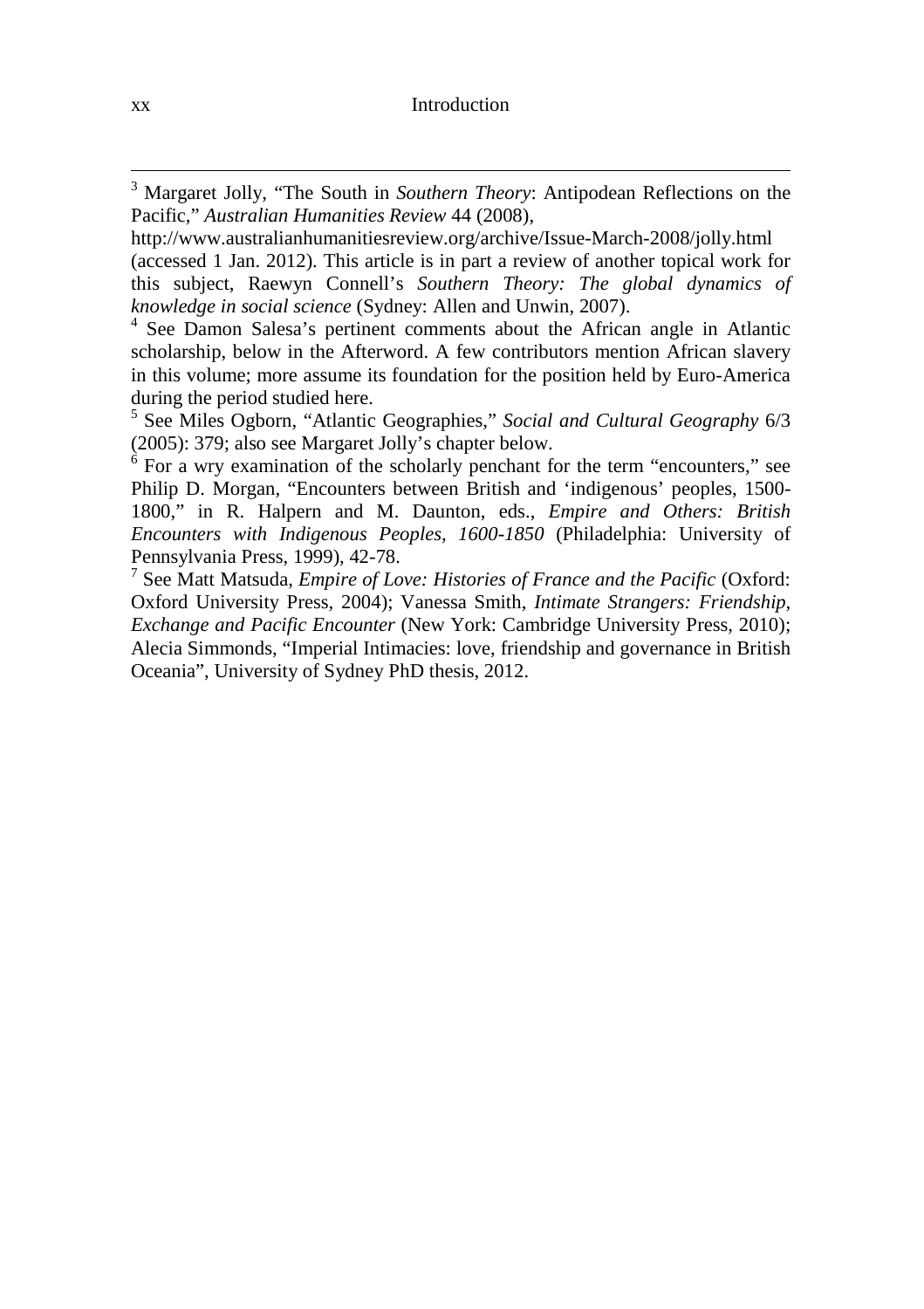# **PART I:**

# **VOYAGING**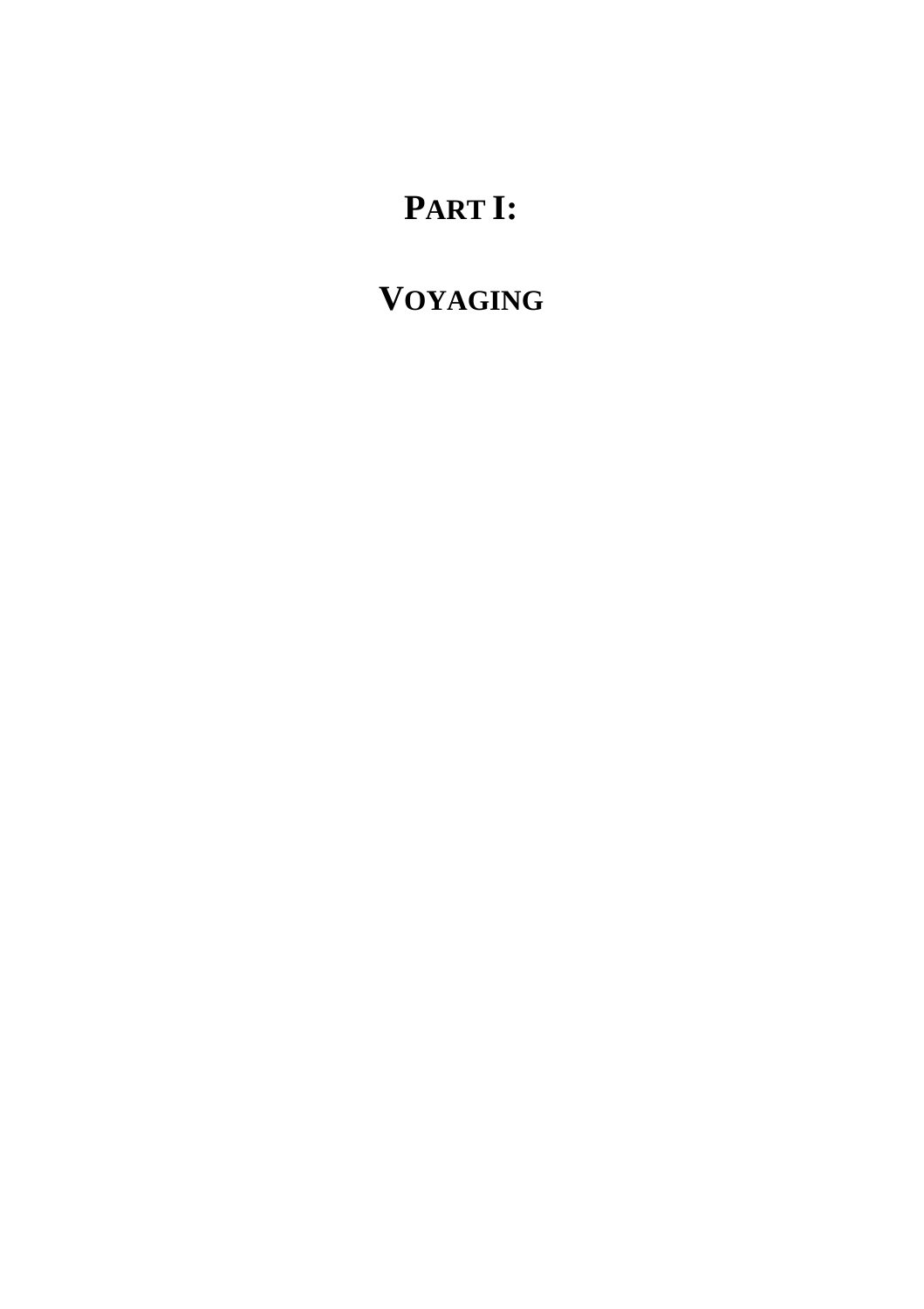## CHAPTER ONE

## WOMEN OF THE EAST, WOMEN OF THE WEST: REGION AND RACE, GENDER AND SEXUALITY ON COOK'S VOYAGES

## MARGARET JOLLY

### **An Oceanic Turn? Atlantic and Pacific Crossings**

This volume constructs a connection between the Atlantic and the Pacific, the world's two largest oceans. It might be read as part of the recent "oceanic turn" in history. Although there is much to celebrate about the distinctive fluidity of a history abroad on oceans rather than landlocked by continental perspectives, which have arguably dominated Euro-American history to date, we need to be conscious of why and how we conceptualise this connection, these crossings between two oceans.<sup>1</sup> I will return to this problem but first consider the prior question of how we conceive of a region, especially one framed by an ocean.

The regions of our world have been variously named, mapped and envisaged. As many scholars have demonstrated, maps chart historicallychanging relations of knowledge and power, and predicate a point of view from the location of a privileged observer.<sup>2</sup> So large tracts of Asia that had previously been designated "Tartary" were, during the course of the nineteenth century, re-named as Near, Middle and Far East, calculated in terms of relative proximity from the locus of Europe, although the calculus of remoteness shifted over time.<sup>3</sup> Similarly, the twentieth-century moniker of the "West" invests a cardinal direction with an ideological and geopolitical value, while the contemporary language of global "North" and "South" denotes regions as richer/more developed versus poorer/less developed and problematically associates geopolitical conceptions with cardinal directions and quotidian notions of "up" and "down." $4$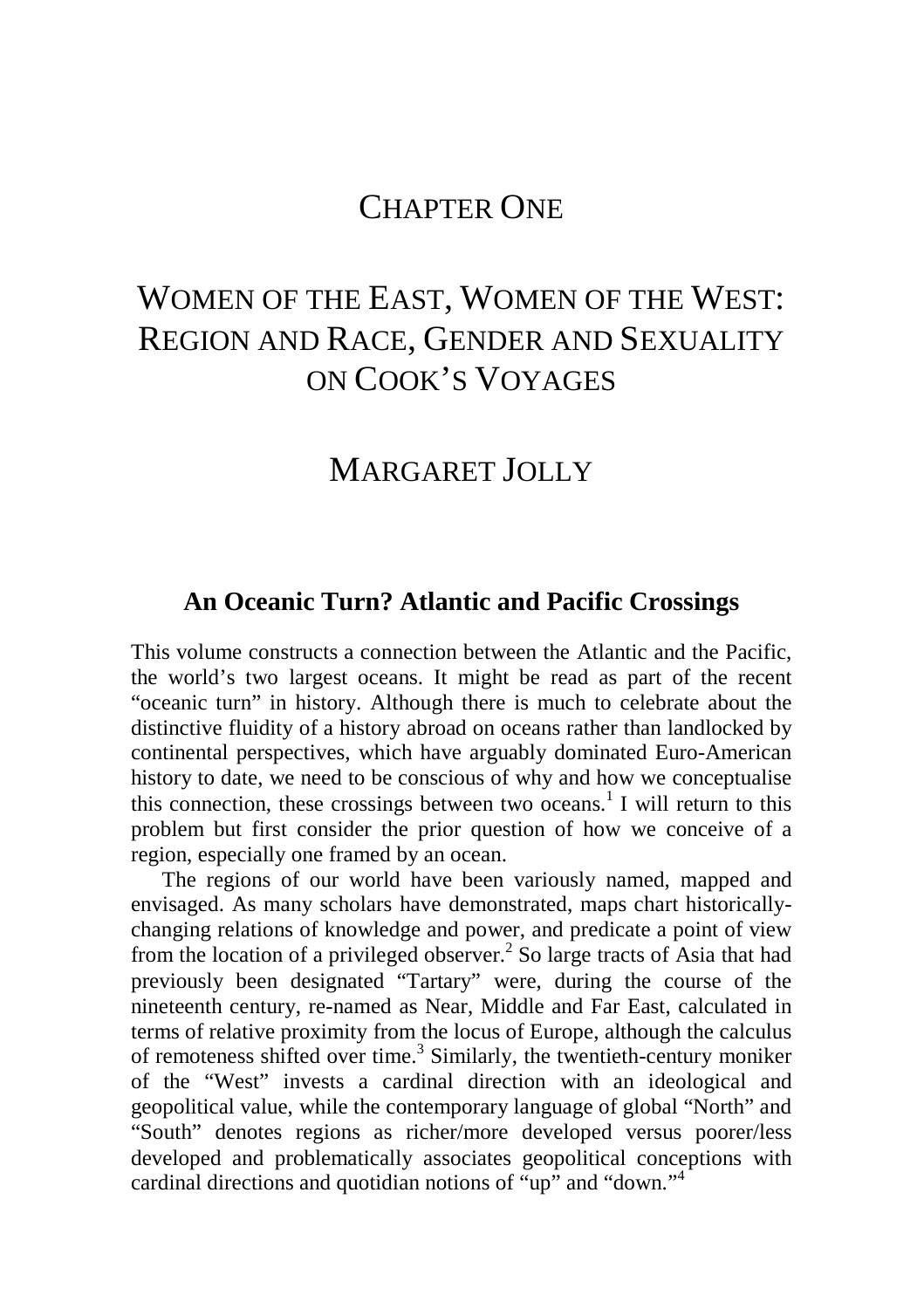The historical geographer Miles Ogborn has written about both the Atlantic and the Indian Oceans in a way that reveals the changing relations of knowledge and power exercised in and over these regions.<sup>5</sup> For him, Atlantic geographies exceed local or national perspectives and are attentive to the longer term of "dynamic circumnavigatory flows," the movements of peoples, ideas and materials, *and* the movement of winds and ocean currents in both "violent and productive ways." The Atlantic is both a place and a time—in European periodisation the moment of early modernity. "It was made through the unequal labour, knowledge and investment of the peoples living around its rim and moving across its depths and shallows from the late fifteenth century onwards."<sup>6</sup> It was not just a Euro-American place but also one that engaged African men and women as "active contributors to the new hybrid intercultures of the oceanic zone."<sup>7</sup> Both Europeans and Africans criss-crossed the ocean many times and, "threw a cat's cradle of voyages across the waves and swells," and "stitched the margins of the Atlantic world together."<sup>8</sup>

Ogborn differentiates three epistemologies for Atlantic geographies: "the survey, the network and the trace." The survey entails comparisons between places and times within a conceived unity, but usually maps territories or nations bordering the ocean rather than charting the ocean itself. The network rather focuses on the changing web of social and material connections; in lieu of a surveyor's map it graphs a topology of lines and points. The trace is a more particularist account, for example of individual journeys that reveal how "intimate and large-scale histories and geographies intersect in wandering paths and personal transformation."<sup>9</sup> He considers all three have their flaws and they are not mutually incompatible.

David Armitage also offers a tripartite division, between what he calls the three concepts of *Circum*-Atlantic history (a transnational history), *Trans*-Atlantic history (an international history) and, after Thomas Jefferson, *Cis*-Atlantic history (national or regional history in an Atlantic context).<sup>10</sup> Armitage had earlier proclaimed: "We are all Atlanticists now!"<sup>11</sup> This rousing proclamation has been both celebrated and critiqued.<sup>12</sup> There is a comparable passion in celebration and critique in Pacific Studies, but the echoing cry would not be the spitting sibilants of "We are all Pacificists now!" but, rather, "We are all Oceanists now!", especially in the wake of the visionary writing of Tongan scholar Epeli Hau'ofa, whose passing we recently mourned.<sup>13</sup>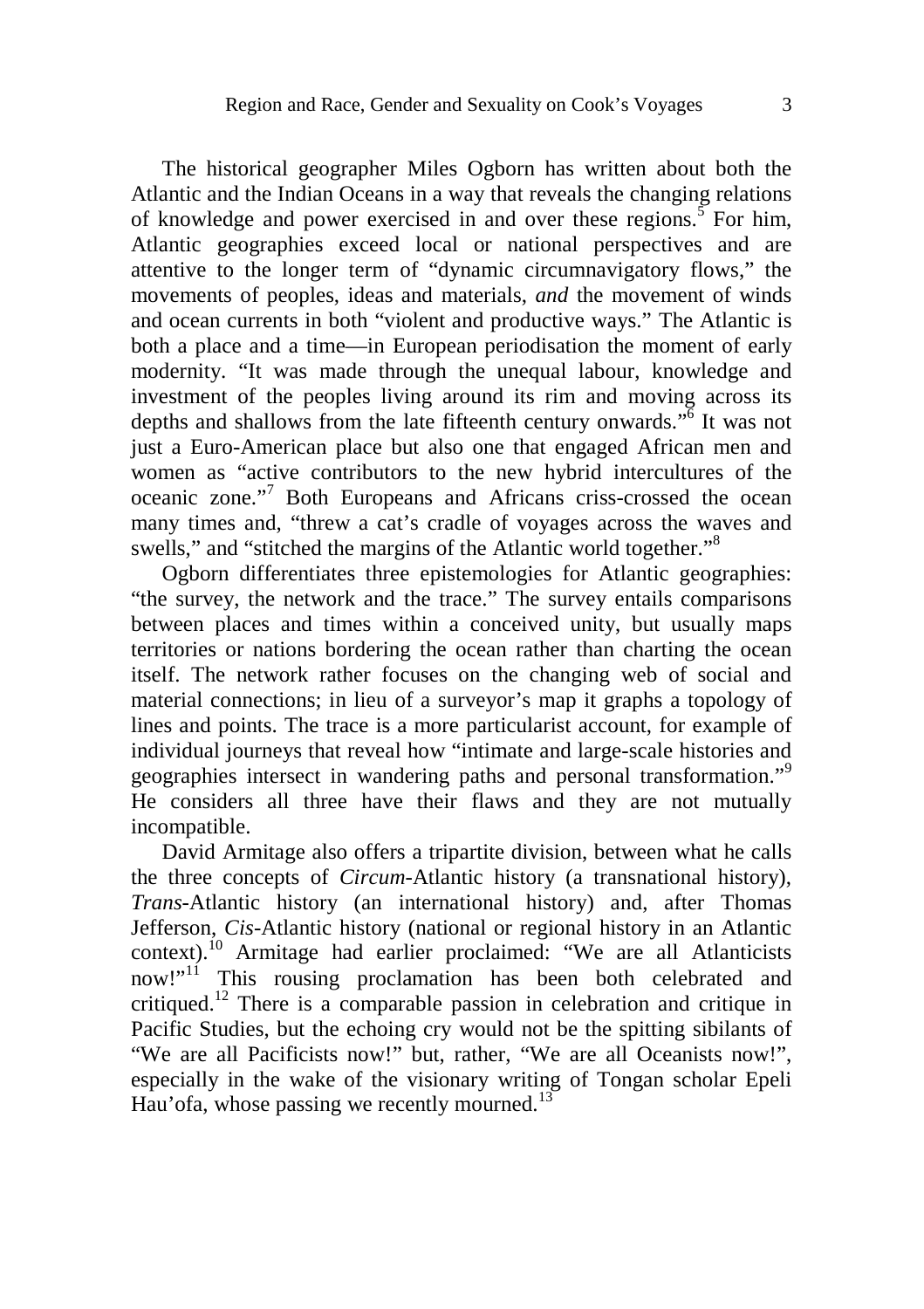### **What's in a Name? Region and Race**

People made a home in the world of Oceania and navigated across its waters for millennia prior to European "discoveries" from the fifteenth century: ancestors of indigenous Australians from c. 50,000 BP, of the Papuan speakers of Papua New Guinea, Bougainville and the Solomons from c. 40,000–50,000 BP and of Austronesian speakers who predominate in the insular Pacific from c.  $3,000$  BP.<sup>14</sup> Speakers of all these languages of the Pacific had a variety of names for the ocean they inhabited, evoking both its material liquidity and the space of passage.

The name Pacific is rather a foreign label, first conferred by Magellan who, on his long voyage of 1519–21, found it relatively tranquil (likely compared to the stormy Atlantic he had just crossed). The ocean with its many islands—and, for centuries in European visions, an imagined antipodean continent *Terra Australis Incognita* (from the sixteenth century)—was known in European languages variously as *Magellanica*, *Mar del Sur*, the South Seas, Oceanica and Oceania.<sup>15</sup> As the writings of both Bronwen Douglas and Serge Tcherkézoff demonstrate, albeit in different ways, the preferred labels differed between European languages, and the boundaries of all such regional labels were historically fluid.<sup>16</sup> "Oceania" thus earlier included not only all the islands of the Pacific, from what we now call Rapanui to Papua New Guinea, but also insular Southeast Asia, Australia and Aotearoa New Zealand and, in some formulations, even Madagascar.<sup>17</sup>

The labels "Melanesia" and "Polynesia" were applied by Dumont d'Urville in 1832, to distinguish not just regions but "two distinct races" on the basis of "skin colour, physical appearance, language, political institutions, religion, and reception of Europeans."<sup>18</sup> His distinction was patently hierarchical: "black" Melanesians were adjudged inferior to "copper-coloured" Polynesians but superior to those "primitives" closer to the state of nature—Australians and Tasmanians. His distinctions linked region and race while Charles V. Monin's map, drawn after d'Urville, condensed them, overlaying divisions earlier drawn by geographers with d'Urville's divisions of "races of men."<sup>19</sup> Epeli Hau'ofa reclaimed "Oceania" in an anti-racist project that rejected such foreign partitions and deployed the ocean as material and metaphor, connecting all Pacific peoples in both region and rim, in both islands and distant diasporic locations.<sup>20</sup>

As Douglas has persuasively argued, "race" is a slippery and contested word, especially in the late eighteenth century.<sup>21</sup> She suggests that its meaning hardened from the eighteenth to the nineteenth centuries from a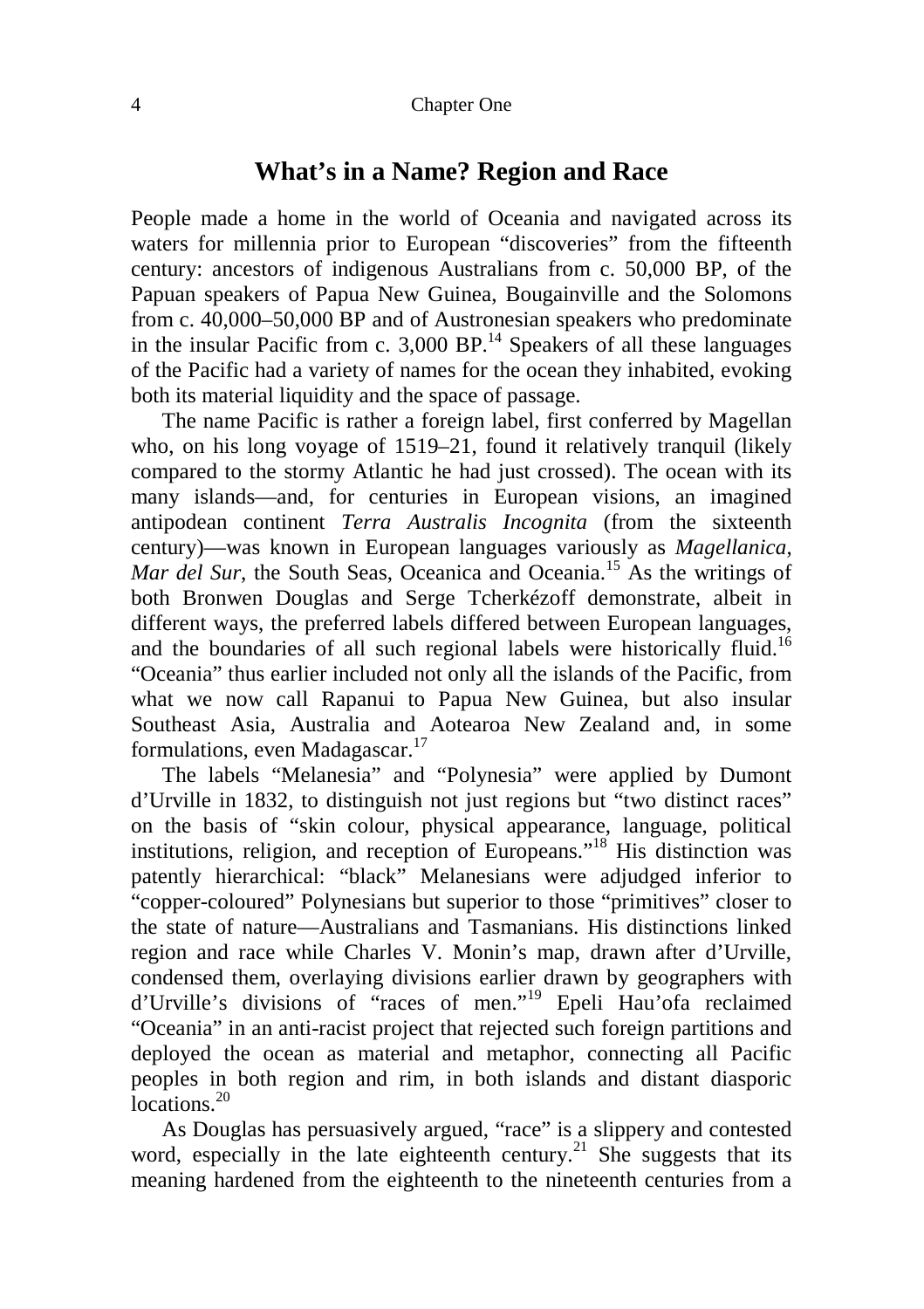more labile concept that loosely denoted "nation" or "type" to one which denoted the ontological reality of biologically determined hereditary groupings. She glosses this shift as one "from climate to crania."<sup>22</sup> If race was a slippery and contested word, so too was its conjugation with the concept of region. In some earlier formulations, location, environment and climate were seen to have a strong influence on the character of "races" while in later formulations, biological racial essences were seen to prevail regardless of location.

### **Women of the east, Women of the west**

In this chapter, I explore how, before the naming of d'Urville's "two distinct races," Melanesians and Polynesians, some European voyagers perceived profound differences between peoples and places of the Pacific. Texts and images from Cook's three voyages, and especially the second voyage, suggest differences were made not just on the criteria privileged by d'Urville ("skin colour, appearance, language, politics, religion and the reception of Europeans") but, crucially, on the basis of gender. From the late eighteenth century, before "race" was reconceived as a natural biological difference, the difference between women and men was already being seen as a natural universal, grounded in sexual and reproductive biology.<sup>23</sup> In the Pacific, this difference was further explored and elaborated by European navigators and scientists. There was a strong contrast made between "the women of the east" and the "women of the west"—that is, between the eastern and the western islands of the Pacific—in terms of women's physical beauty, the character of their labour, their position vis-à-vis men and, crucially, their sexual receptivity to European men.<sup>24</sup> This contrast was *always* articulated with a comparison to European women, whom I might dub, anachronistically, as "women of the West." Thus the contrastive figures of exotic women in distant Pacific islands were always triangulated with a third—the figure of European women—and, on Cook's voyages, often English women, "Britannia's daughters," the progeny and producers of the "Island Race" of home.<sup>25</sup>

In navigating this argument, I am conscious of three major reefs, which I try to avoid: the perils of presentism and teleology, an anachronistic use of national rather than archipelagic identities, and the challenge of reconstructing indigenous experiences and realities—of recovering "double vision" through the monocular lens of a plethora of texts and images authored by Europeans.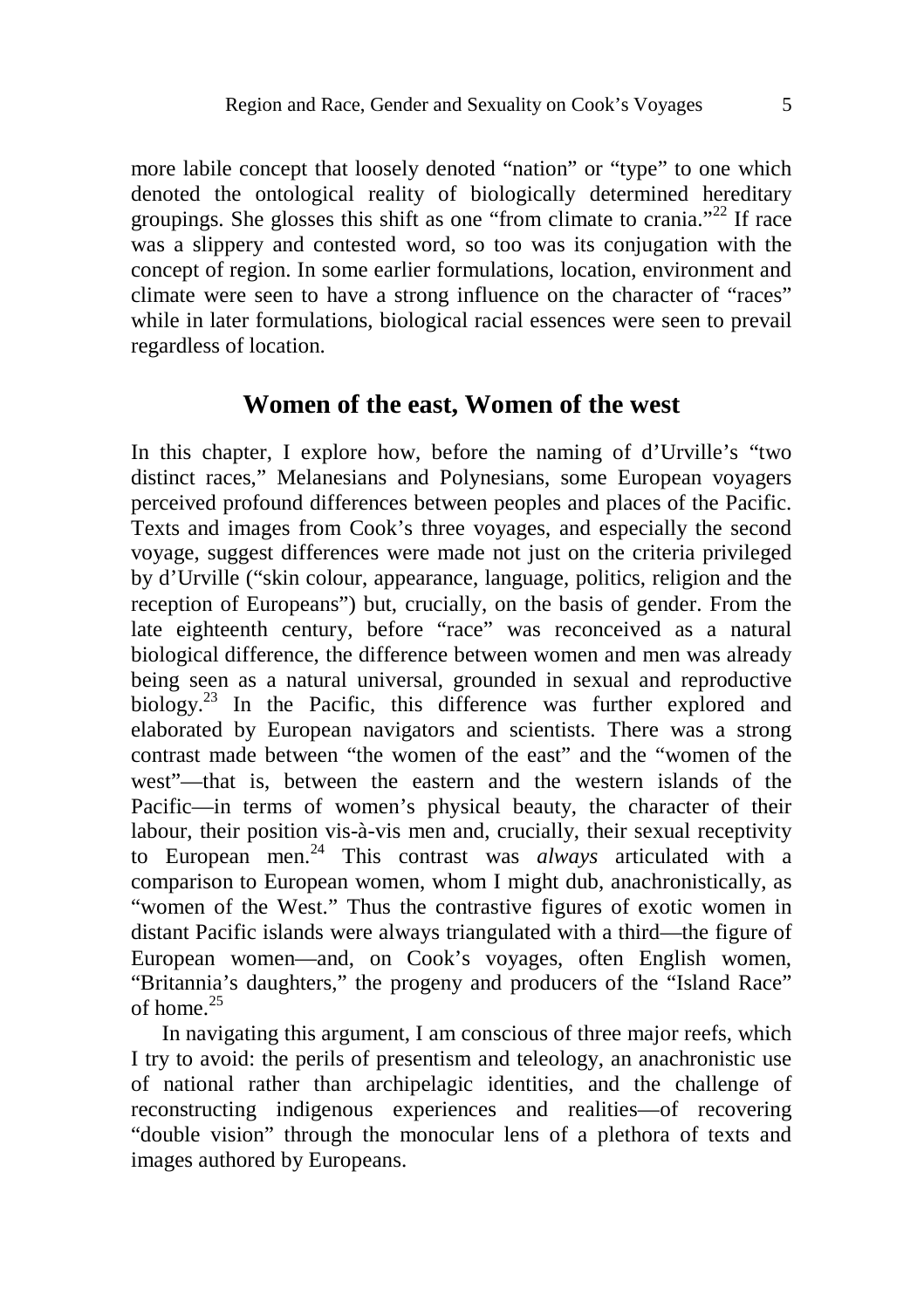#### 6 Chapter One

First, although inspired by Greg Dening's vision of the relation of past and present as like the double helix of our  $DNA<sup>26</sup>$  dialogically connected and inexorably intertwined, I try to avoid presentism or a teleological reading of sources, thereby construing the experiences of late-eighteenthcentury voyages in terms of what came later. I am arguing that gender is crucial in delineating a difference between Pacific peoples and places on the Cook voyages, not that this is the *same* difference or merely anticipates what was later named as Melanesia/Polynesia.<sup>27</sup>

Second, the differences detected by Europeans were often perceived *within* island archipelagos as well as *between* them. Several Pacific archipelagos are still known by names conferred by Cook, but those names now signal a novel unity developed in the colonial and postcolonial formation of nation states and territories: Vanuatu (the indigenous name adopted at independence in 1980, previously Cook's New Hebrides), New Caledonia (so named by Cook), Hawai'i (named the Sandwich Islands by Cook), French Polynesia (O-Taheitee and Society Islands, per Cook,) and Aotearoa New Zealand (a conjunction of an indigenous name and Cook's New Zeeland, an Anglicisation of the Dutch Nova Zeelandia). Distinctions were often made *within* such island groups, for example between Malakula<sup>28</sup> and Tanna in the archipelago Cook called the New Hebrides.

Finally, and most consequentially, there is the problem of the partiality of our sources—partiality in both the sense of incompleteness and of interestedness. It may seem odd to emphasise partiality, given the simultaneous abundance. There are copious primary sources: many voyage texts authored by Cook, several officers and scientists like Johann Reinhold Forster and his son George; $^{29}$  a vast array of images, ranging from *in situ* drawings through published engravings, watercolours and oil paintings by several voyage artists—Sydney Parkinson, William Hodges and John Webber—and a huge number of Pacific objects collected by Cook and others, most of which are now held in diverse European museums.<sup>30</sup> Secondary sources abound and are growing; more than thirty new Cook books have appeared in the last thirty years.<sup>31</sup> The sheer plenty of this material, primarily of foreign authorship, entails certain risks—that instead of true "double vision," that stereoscopic depth of perspective generated by looking from both sides of such cross-cultural encounters, we rather end up with that other sense of the term: blurred, disturbed and distorted vision.<sup>32</sup>

Yet it has been argued not only that we can read such European texts and images "against the grain" but also that indigenous agency can be discerned as "counter-signs" in such sources, albeit camouflaged within Eurocentric views and requiring rigorous decoding.<sup>33</sup> Moreover, Pacific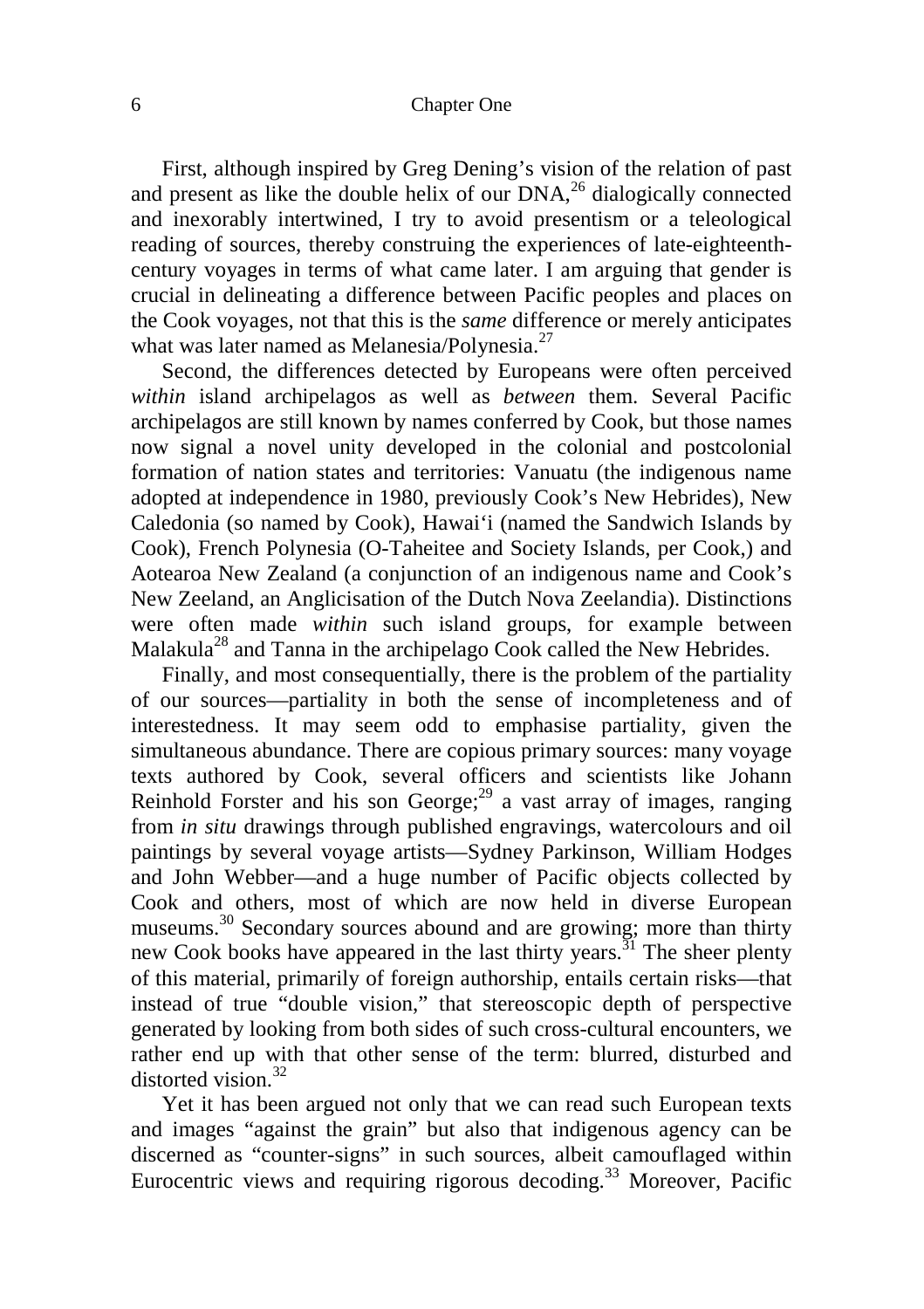objects now in foreign museums can reveal as much about the indigenous contexts of and motivations for exchange as they do about the passions and constraints on European collecting of such "artificial curiosities."<sup>34</sup> The dominance of weapons of war from the islands of the western Pacific—from the New Hebrides (Vanuatu) and New Caledonia—as against the more diverse arrays from Tahiti, Hawai'i and Tonga (including many objects created and used by women such as *tapa* and pandanus baskets and textiles from the latter islands) suggests not just that European representations of the western islands were dominated by views of bellicose men who opposed the strangers with indigenous weapons<sup>35</sup> but, too, that women in the western Pacific, such as Malakula and Tanna were far less engaged in exchanges with Europeans than were women in the east.<sup>36</sup> Moreover, the perceptions and insights of generations of Pacific peoples remembered in oral traditions, inscribed in texts by missionaries and ethnographers, and authored as indigenous histories and analyses, *can*  be deployed, not to suggest eternal unchanging cultural scripts but, rather, to ensure that our "double vision" is not so much blurred as more deeply stereoscopic.<sup>37</sup>

In dealing with gender and sexuality on Cook's voyages, we are dealing with both the embodied experiences of European and Pacific historical agents—"real" men, women, and transgendered people—and with gender as a labile, fertile and changing code: one that, as Strathern has argued for the world of "Melanesia,"<sup>38</sup> contextually designates relations, processes and events rather than merely marking the natural essences of sexed bodies. In this Enlightenment period when "nature," and especially reproductive difference, was being privileged as *the* universal difference between men and women,<sup>39</sup> gender as a code was also being deployed by Europeans in increasingly complex ways to mark not just differences of sex but also of race and class. In contrast to Edward Said's view, articulated in *Orientalism* (1978), that colonised peoples such as those in the Middle East were feminised, $40$  in the Pacific we rather witness that while both men and women of the eastern islands, and especially those of noble rank were frequently feminised (and seen as indolent, voluptuous, vulnerable and accommodating), peoples of the western islands (women and men) were rather masculinised (and seen as hardworking, ascetic, muscular and resistant). Complex gender codes interacted with European constructs of exotic sexuality emergent from voyage encounters, particularly apropos the sexual excess and access imputed to the eastern islands of Tahiti and Hawai'i. In the visions of Pacific peoples, gender and sexuality were no less complex and intimately entangled constructions.<sup>41</sup>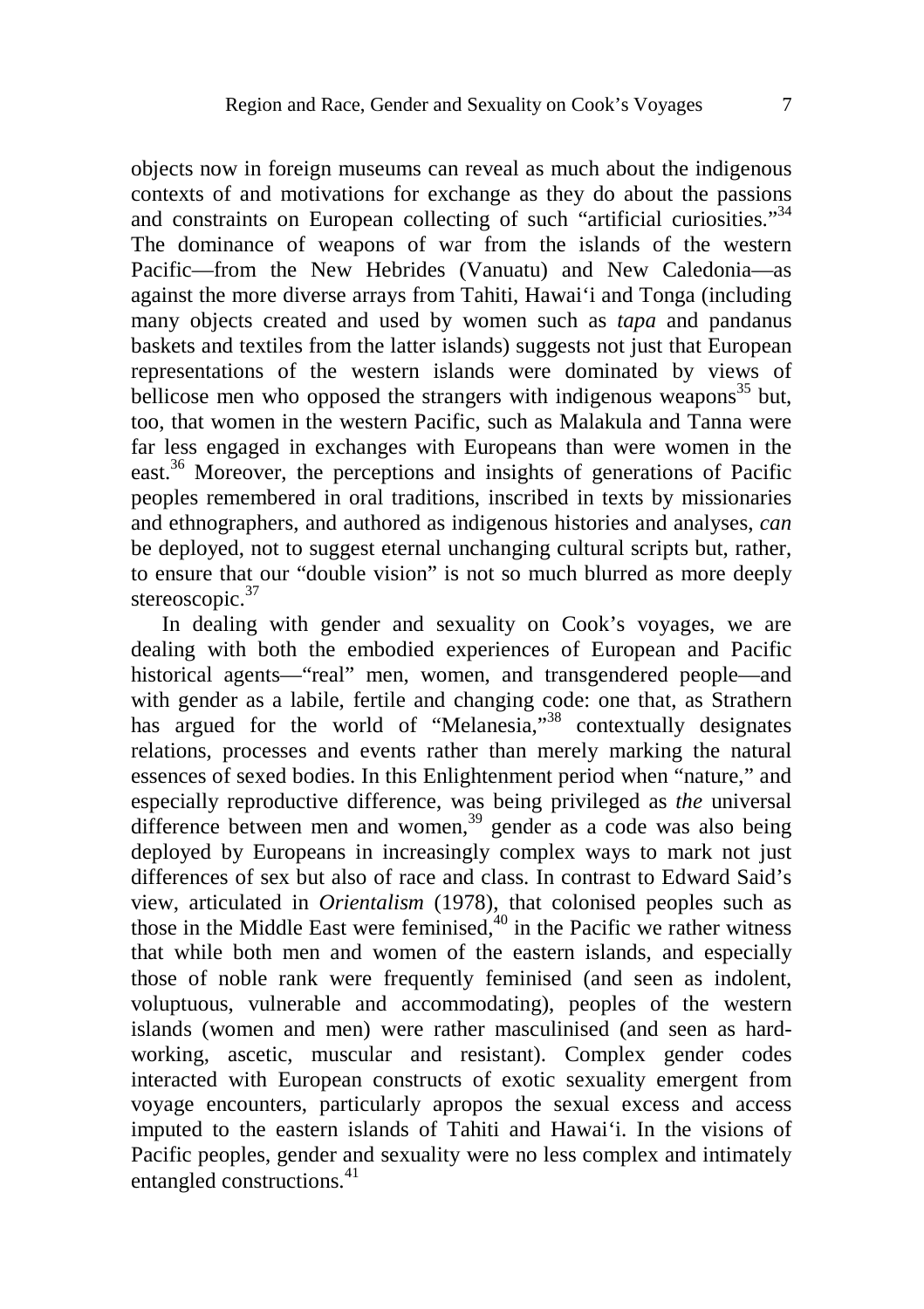### **"European Vision": From Preconception and Projection to Embodied Experience**

Bernard Smith's magisterial corpus, from *European Vision and the South Pacific* (1960) to *Imagining the Pacific* (1992), yields brilliant insights into how the aesthetics of drawing, engraving and painting were inseparable from the colonial relations and discourses of the eighteenthcentury Pacific.<sup>42</sup> Smith also establishes how crucial the "discoveries" of Pacific voyaging were in the genesis of scientific empiricism and evolutionary theory in Europe. Moreover, he underscores how central the knowledge and the embodied experience of Pacific peoples were in the metropolitan cultural contests about the state of "nature" and in constituting the tension between the tropes of noble and ignoble savages. As Smith protests in the foreword to the second edition of *European Vision* (1985), his focus is not so much on how European preconceptions, often developed in the Atlantic world, were projected onto the Pacific but rather on how the embodied experience of the Pacific (in which he included Australia) *changed* European visions<sup>43</sup> and had profound effects back "home." Pacific voyaging from the late eighteenth century onwards brought many revolutionary ideas back to Europe, as well as "natural" and "artificial curiosities" and the novel fashion of tattooing.

Perceptions of Pacific women and their relations with men were central to debates that linked constructs of exotic others with differences between contemporary Europeans, all across the Atlantic world, and postulations about past societies, especially ancient Greece and Rome. The Pacific, like the Atlantic, was not just a place but was plotted in time. The figure of woman became a crucial sign in the emergent but still unstable theory of progress from savagery to civilisation, just as she was a sign of the dangers of opulence and overheated commerce in Europe itself. Indeed, as Harriet Guest has argued, on the basis of Cook voyage texts, "woman" was perceived not just as a sign of progress but as its catalyst.<sup>44</sup> The ambiguous potency of the figure of woman is best revealed if we consider not only Tahitian women but also women from other parts of the Pacific with whom they were regularly compared and contrasted. We are dealing with both the singular figure of "woman" as a universal and, pluralised, particular figures of "women."

Divergent figures of women were a critical part of an emergent hierarchy, contrasting the light-skinned, soft-haired peoples of the eastern islands and the dark-skinned, frizzy-haired people of the western islands. The eroticisation of women's bodies was a crucial aspect of this: they were assessed in terms of their sexual allure for European men. Captain Cook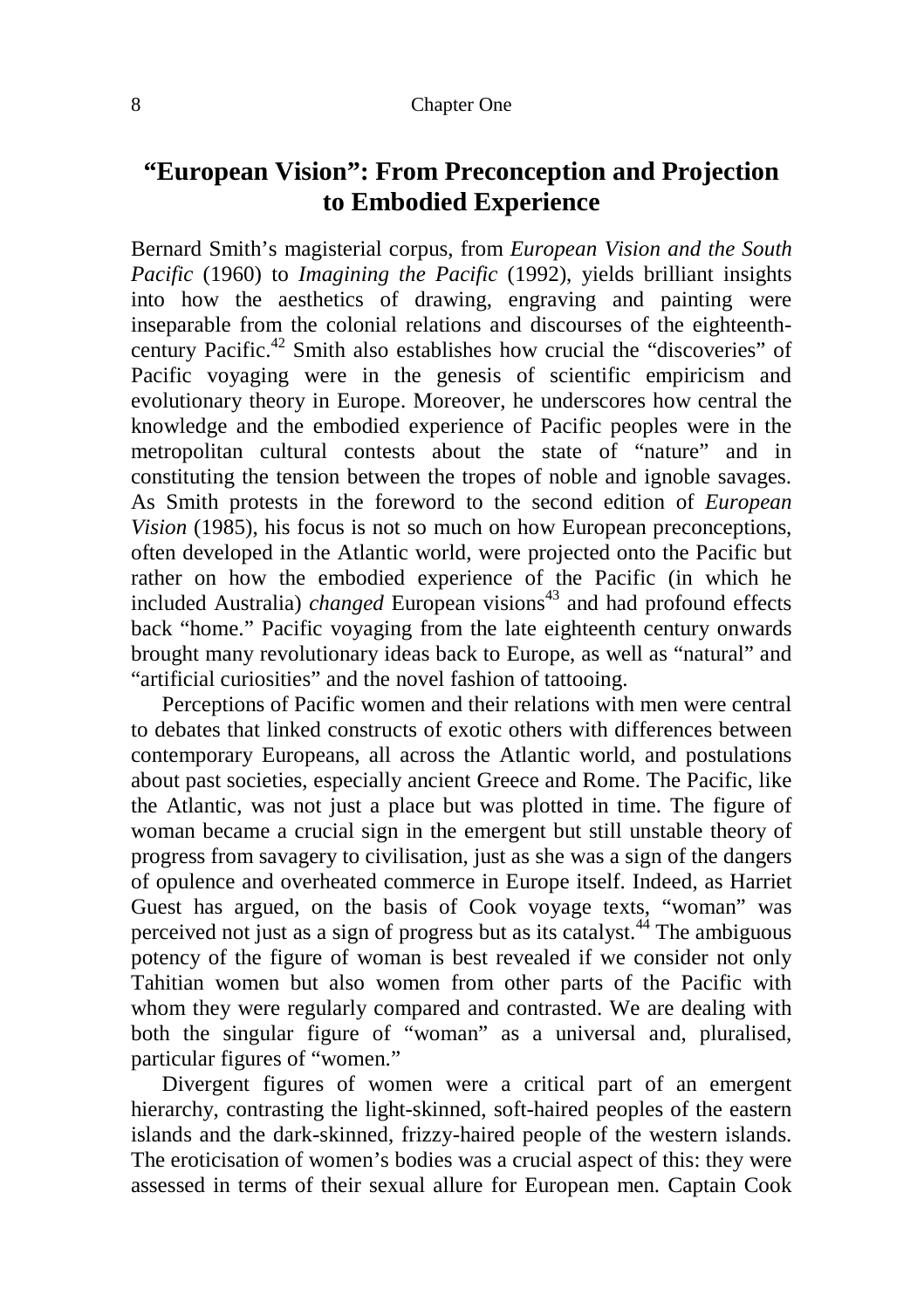and some (but not all) of the gentlemen officers and scientists on board refrained from sexual relations with Pacific women. Cook castigated and tried episodically to prevent his crews from giving way to their "brutal appetites" and thereby spreading deadly venereal diseases. But the erotic appeal and the sexual availability of women were nevertheless critical to the categories formulated by the scientists.

We might also consider the way in which these men related the erotic appeal of women's bodies to the work women did. In many of the eastern islands high-ranking women in particular were depicted as ample and fleshy both because of the expansiveness of their diet and the languidness of their pursuits. In such places, the main work of high-ranking women was the work of making *tapa*—a cloth beaten from bark, most usually from the inner skin of the paper mulberry. The beating, formation and decoration of *tapa* cloth was perceived by European observers not as hard manual labour but as a refined art. The wielding of the mallet was no doubt more strenuous than the insinuation of the needle in embroidery and tapestry by English ladies, but it was classed similarly as a refined feminine art that women did together. By contrast, women in Vanuatu, New Caledonia and New Zealand were perceived as spare, with "masculine" musculature and sometimes cast as haggard, crippled and deformed because of their hard work: cultivating taro and yams or collecting fern roots, fetching water and wood, with babies on their backs or in their bellies. Their labour was not aestheticised but bestialised; they were described as "pack horses" or "beasts of burden."

Finally, women in the eastern and the western islands were contrasted in terms of their empowerment vis-à-vis men. The high-ranking women of Hawai'i, Tahiti, and Tonga were seen as formidable ladies in their own right, sometimes of higher rank than their husbands or brothers, and able to exercise their own rights in exchanges with Europeans—be they material or corporeal. Women in the western islands, by contrast, were seen as subjugated by their menfolk—not only drudges in the fields, but subject to cruel physical treatment and oppressive male domination. This construction of women's power rebounded on the European perception of the agency of the women in sexual relations with European men. At one extreme, women were seen as licentious and lascivious, even to the point of forcing their sexual attentions upon the sailors. At the other extreme, women were seen to have little or no agency and, regardless of whether they were or were not having sexual liaisons with foreigners, were seen as the "property" of their fathers or other male kin. This elides elements of coercion or forcible persuasion in the first scenario and of women's will and efficacy in the second.<sup>45</sup> In such voyage texts, the "status of woman"